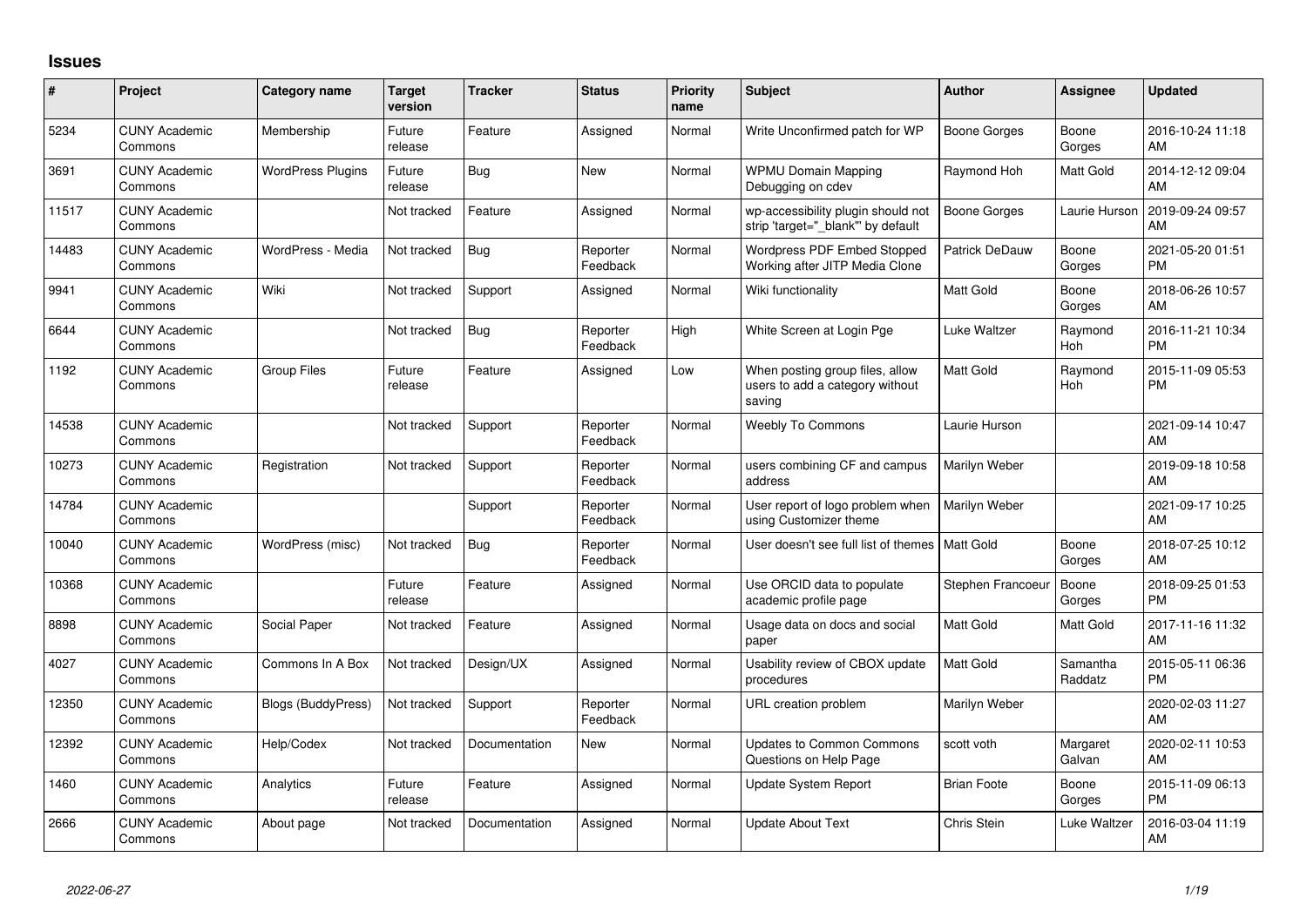| #     | Project                         | <b>Category name</b>     | <b>Target</b><br>version | <b>Tracker</b> | <b>Status</b>        | <b>Priority</b><br>name | Subject                                                                                                      | Author              | Assignee            | <b>Updated</b>                |
|-------|---------------------------------|--------------------------|--------------------------|----------------|----------------------|-------------------------|--------------------------------------------------------------------------------------------------------------|---------------------|---------------------|-------------------------------|
| 9926  | <b>CUNY Academic</b><br>Commons | <b>WordPress Plugins</b> | Future<br>release        | <b>Bug</b>     | <b>New</b>           | Normal                  | twitter-mentions-as-comments<br>cron jobs can run long                                                       | <b>Boone Gorges</b> | Boone<br>Gorges     | 2018-10-24 12:34<br><b>PM</b> |
| 11545 | <b>CUNY Academic</b><br>Commons | <b>WordPress Plugins</b> | Not tracked              | Support        | New                  | Normal                  | Twitter searches in WordPress                                                                                | Gina Cherry         | <b>Matt Gold</b>    | 2019-09-23 01:03<br><b>PM</b> |
| 14911 | <b>CUNY Academic</b><br>Commons | <b>WordPress Themes</b>  | Not tracked              | Support        | New                  | Normal                  | Twentytwentyone theme                                                                                        | Marilyn Weber       |                     | 2021-10-28 10:37<br>AM        |
| 11843 | <b>CUNY Academic</b><br>Commons | WordPress (misc)         | Future<br>release        | Design/UX      | New                  | Normal                  | Tweaking the Gutenberg Editor<br>Interface                                                                   | Laurie Hurson       |                     | 2022-04-26 12:00<br><b>PM</b> |
| 12446 | <b>CUNY Academic</b><br>Commons | Groups (misc)            | Future<br>release        | Feature        | Reporter<br>Feedback | Normal                  | Toggle default site to group forum<br>posting                                                                | Laurie Hurson       | Laurie Hurson       | 2020-03-10 11:57<br>AM        |
| 519   | <b>CUNY Academic</b><br>Commons | <b>BuddyPress Docs</b>   | Future<br>release        | Feature        | Assigned             | Low                     | TOC for individual docs - for new<br>BP "wiki-like" plugin                                                   | scott voth          | Boone<br>Gorges     | 2015-11-09 05:54<br><b>PM</b> |
| 8211  | <b>CUNY Academic</b><br>Commons | <b>WordPress Themes</b>  | Future<br>release        | Feature        | New                  | Normal                  | Theme Suggestions: Material<br>Design-Inspired Themes                                                        | Margaret Galvan     | Margaret<br>Galvan  | 2017-08-07 02:48<br><b>PM</b> |
| 7828  | <b>CUNY Academic</b><br>Commons |                          | Not tracked              | Feature        | Assigned             | Normal                  | Theme Assessment 2017                                                                                        | Margaret Galvan     | Margaret<br>Galvan  | 2017-05-02 10:41<br><b>PM</b> |
| 8901  | <b>CUNY Academic</b><br>Commons | Accessibility            | Future<br>release        | Feature        | Assigned             | Normal                  | Theme analysis for accessibility                                                                             | Matt Gold           | Boone<br>Gorges     | 2022-04-26 11:59<br>AM        |
| 9720  | <b>CUNY Academic</b><br>Commons | Authentication           | Future<br>release        | Feature        | New                  | Normal                  | The Commons should be an<br>oAuth provider                                                                   | <b>Boone Gorges</b> |                     | 2019-03-01 02:04<br><b>PM</b> |
| 9515  | <b>CUNY Academic</b><br>Commons | <b>WordPress Plugins</b> | Not tracked              | Bug            | Reporter<br>Feedback | Normal                  | Text to Speech plugin - "More<br>Slowly" checkbox not working                                                | scott voth          | Boone<br>Gorges     | 2018-06-13 02:26<br><b>PM</b> |
| 2576  | <b>NYCDH Community</b><br>Site  |                          |                          | <b>Bug</b>     | Hold                 | Low                     | Test Next Button in Javascript<br><b>Tutorial Under Activities</b>                                           | Mark Newton         | Alex Gil            | 2013-05-18 02:55<br><b>PM</b> |
| 16177 | <b>CUNY Academic</b><br>Commons | Reply By Email           |                          | Bug            | New                  | Normal                  | Switch to Inbound mode for RBE                                                                               | Raymond Hoh         | Raymond<br>Hoh      | 2022-05-30 04:32<br><b>PM</b> |
| 5298  | <b>CUNY Academic</b><br>Commons |                          | Not tracked              | Publicity      | New                  | Normal                  | Survey Pop-Up Text                                                                                           | Samantha Raddatz    | Samantha<br>Raddatz | 2016-03-22 12:27<br><b>PM</b> |
| 9028  | <b>CUNY Academic</b><br>Commons | Onboarding               | Future<br>release        | Feature        | Assigned             | Normal                  | suggest groups to new members<br>during the registration process                                             | Matt Gold           | Chris Stein         | 2018-10-24 12:34<br><b>PM</b> |
| 11024 | <b>CUNY Academic</b><br>Commons | WordPress (misc)         | Future<br>release        | Bug            | New                  | Normal                  | Subsites should not show "you<br>should update your .htaccess<br>now" notice after permalink<br>setting save | <b>Boone Gorges</b> |                     | 2019-01-28 01:35<br>PM        |
| 2175  | <b>CUNY Academic</b><br>Commons | WordPress (misc)         | Not tracked              | Support        | Assigned             | Normal                  | Subscibe 2 vs. Jetpack<br>subscription options                                                               | local admin         | Matt Gold           | 2016-01-26 04:58<br><b>PM</b> |
| 860   | <b>CUNY Academic</b><br>Commons | Design                   | Future<br>release        | Design/UX      | Assigned             | Normal                  | <b>Standardize Button Treatment</b><br>Across the Commons                                                    | Chris Stein         | Chris Stein         | 2014-05-01 09:45<br>AM        |
| 14908 | <b>CUNY Academic</b><br>Commons | Performance              |                          | <b>Bug</b>     | New                  | Normal                  | Stale object cache on cdev                                                                                   | Raymond Hoh         | Boone<br>Gorges     | 2021-12-07 09:45<br>AM        |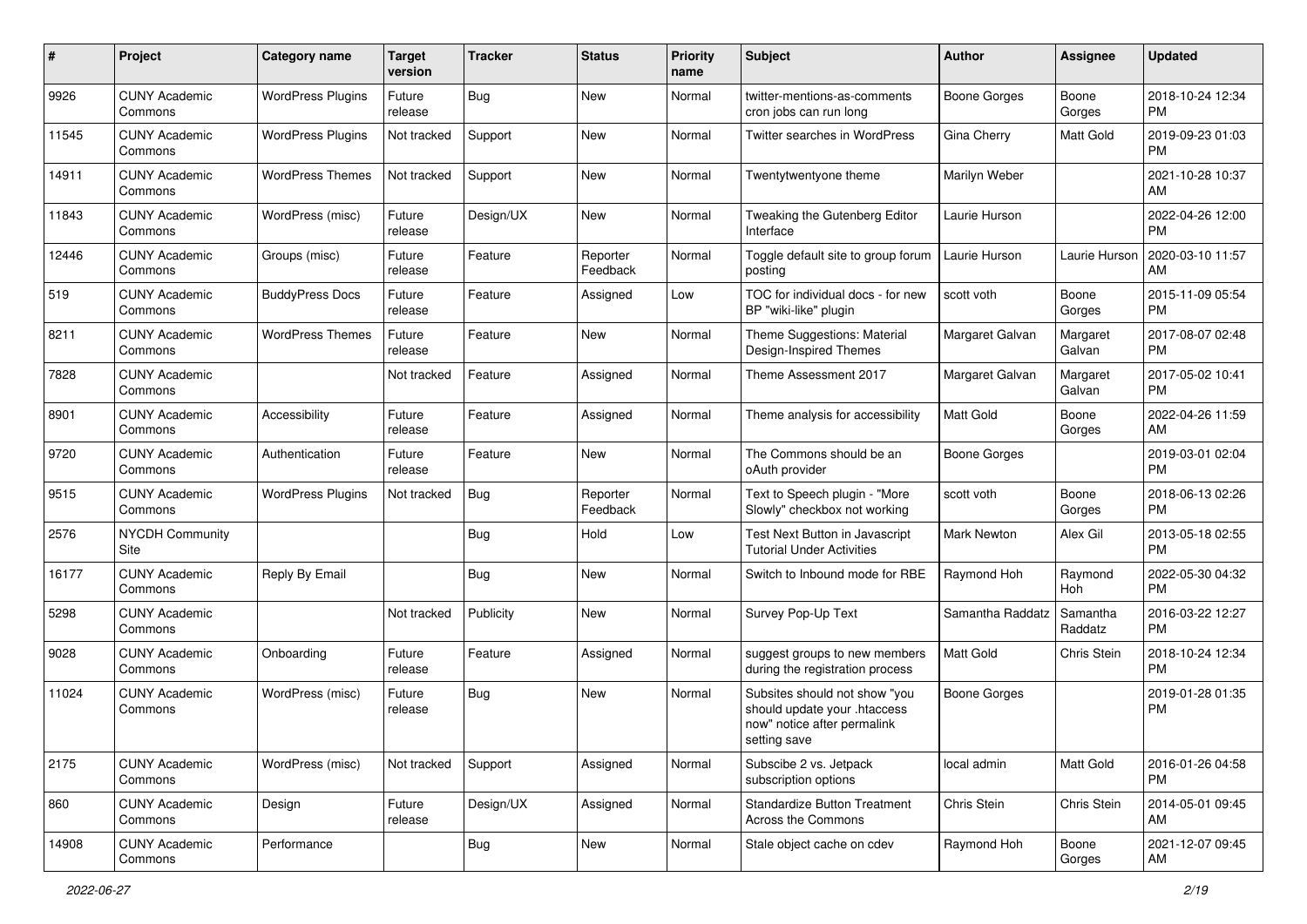| #     | Project                         | <b>Category name</b>     | <b>Target</b><br>version | <b>Tracker</b> | <b>Status</b>        | <b>Priority</b><br>name | Subject                                                                                       | <b>Author</b>           | <b>Assignee</b>     | <b>Updated</b>                |
|-------|---------------------------------|--------------------------|--------------------------|----------------|----------------------|-------------------------|-----------------------------------------------------------------------------------------------|-------------------------|---------------------|-------------------------------|
| 1744  | <b>CUNY Academic</b><br>Commons | <b>BuddyPress Docs</b>   | Future<br>release        | Feature        | Assigned             | Normal                  | Spreadsheet-style Docs                                                                        | Boone Gorges            | Boone<br>Gorges     | 2015-11-09 06:13<br><b>PM</b> |
| 7663  | <b>CUNY Academic</b><br>Commons | Social Paper             | Future<br>release        | <b>Bug</b>     | <b>New</b>           | Normal                  | Social Paper notifications not<br>formatted correctly on secondary<br>sites                   | <b>Boone Gorges</b>     | Boone<br>Gorges     | 2018-04-16 03:52<br><b>PM</b> |
| 5205  | <b>CUNY Academic</b><br>Commons | Social Paper             | Future<br>release        | Feature        | <b>New</b>           | Normal                  | Social Paper folders                                                                          | Marilyn Weber           |                     | 2016-02-11 10:24<br><b>PM</b> |
| 7981  | <b>CUNY Academic</b><br>Commons | Social Paper             | Future<br>release        | Bug            | New                  | Normal                  | Social Paper comments should<br>not go to spam                                                | Luke Waltzer            | Boone<br>Gorges     | 2018-04-16 03:52<br><b>PM</b> |
| 3511  | <b>CUNY Academic</b><br>Commons | Publicity                | 1.7                      | Publicity      | Assigned             | Normal                  | Social media for 1.7                                                                          | Micki Kaufman           | Sarah<br>Morgano    | 2014-10-14 03:32<br><b>PM</b> |
| 15242 | <b>CUNY Academic</b><br>Commons | Performance              | Not tracked              | Bug            | Reporter<br>Feedback | Normal                  | Slugist site                                                                                  | Raffi<br>Khatchadourian | Boone<br>Gorges     | 2022-02-07 11:14<br>AM        |
| 15816 | <b>CUNY Academic</b><br>Commons |                          | Not tracked              | Support        | New                  | Normal                  | slow loading at SPS                                                                           | Marilyn Weber           |                     | 2022-04-05 01:26<br><b>PM</b> |
| 7022  | <b>CUNY Academic</b><br>Commons | Announcements            | Future<br>release        | <b>Bug</b>     | <b>New</b>           | Normal                  | Sitewide announcements should<br>be displayed on, and dismissable<br>from, mapped domains     | Boone Gorges            | Boone<br>Gorges     | 2018-03-22 10:18<br>AM        |
| 15767 | <b>CUNY Academic</b><br>Commons | WordPress (misc)         |                          | Support        | <b>New</b>           | Normal                  | Site loading slowly                                                                           | scott voth              | Boone<br>Gorges     | 2022-04-04 08:56<br><b>PM</b> |
| 12360 | <b>CUNY Academic</b><br>Commons | <b>WordPress Themes</b>  | Not tracked              | <b>Bug</b>     | Reporter<br>Feedback | Normal                  | site just says "DANTE We are<br>currently in maintenance mode,<br>please check back shortly." | Marilyn Weber           |                     | 2020-02-04 12:13<br><b>PM</b> |
| 12438 | <b>CUNY Academic</b><br>Commons | Courses                  | Not tracked              | Bug            | <b>New</b>           | Normal                  | Site appearing twice                                                                          | Laurie Hurson           | Boone<br>Gorges     | 2020-02-18 01:34<br><b>PM</b> |
| 4661  | <b>CUNY Academic</b><br>Commons | User Experience          | Future<br>release        | <b>Bug</b>     | Assigned             | Normal                  | Simplify Events text                                                                          | Matt Gold               | Samantha<br>Raddatz | 2015-10-02 09:06<br><b>PM</b> |
| 12328 | <b>CUNY Academic</b><br>Commons |                          | Not tracked              | Support        | New                  | Normal                  | Sign up Code for Non-CUNY<br>Faculty                                                          | Laurie Hurson           |                     | 2020-01-28 10:25<br>AM        |
| 12484 | <b>CUNY Academic</b><br>Commons |                          | Not tracked              | Support        | Reporter<br>Feedback | Normal                  | Sign up Code for COIL Course<br>starting in March                                             | Laurie Hurson           | Matt Gold           | 2020-03-02 02:26<br><b>PM</b> |
| 11077 | <b>CUNY Academic</b><br>Commons | Events                   | Not tracked              | Feature        | Reporter<br>Feedback | Normal                  | Show event category description<br>in event list view                                         | Raffi<br>Khatchadourian |                     | 2019-02-12 10:38<br><b>PM</b> |
| 1423  | <b>CUNY Academic</b><br>Commons | BuddyPress (misc)        | Future<br>release        | Feature        | Assigned             | Low                     | Show an avatar for pingback<br>comment activity items                                         | Boone Gorges            | <b>Tahir Butt</b>   | 2016-10-24 12:03<br>PM        |
| 6356  | <b>CUNY Academic</b><br>Commons | <b>WordPress Plugins</b> | Future<br>release        | <b>Bug</b>     | Reporter<br>Feedback | Low                     | Should Subscribe2 be<br>deprecated?                                                           | <b>Luke Waltzer</b>     |                     | 2017-03-20 12:20<br><b>PM</b> |
| 1508  | <b>CUNY Academic</b><br>Commons | WordPress (misc)         | Future<br>release        | Feature        | Assigned             | Normal                  | Share login cookies across<br>mapped domains                                                  | <b>Boone Gorges</b>     | Boone<br>Gorges     | 2012-07-02 12:12<br>PM        |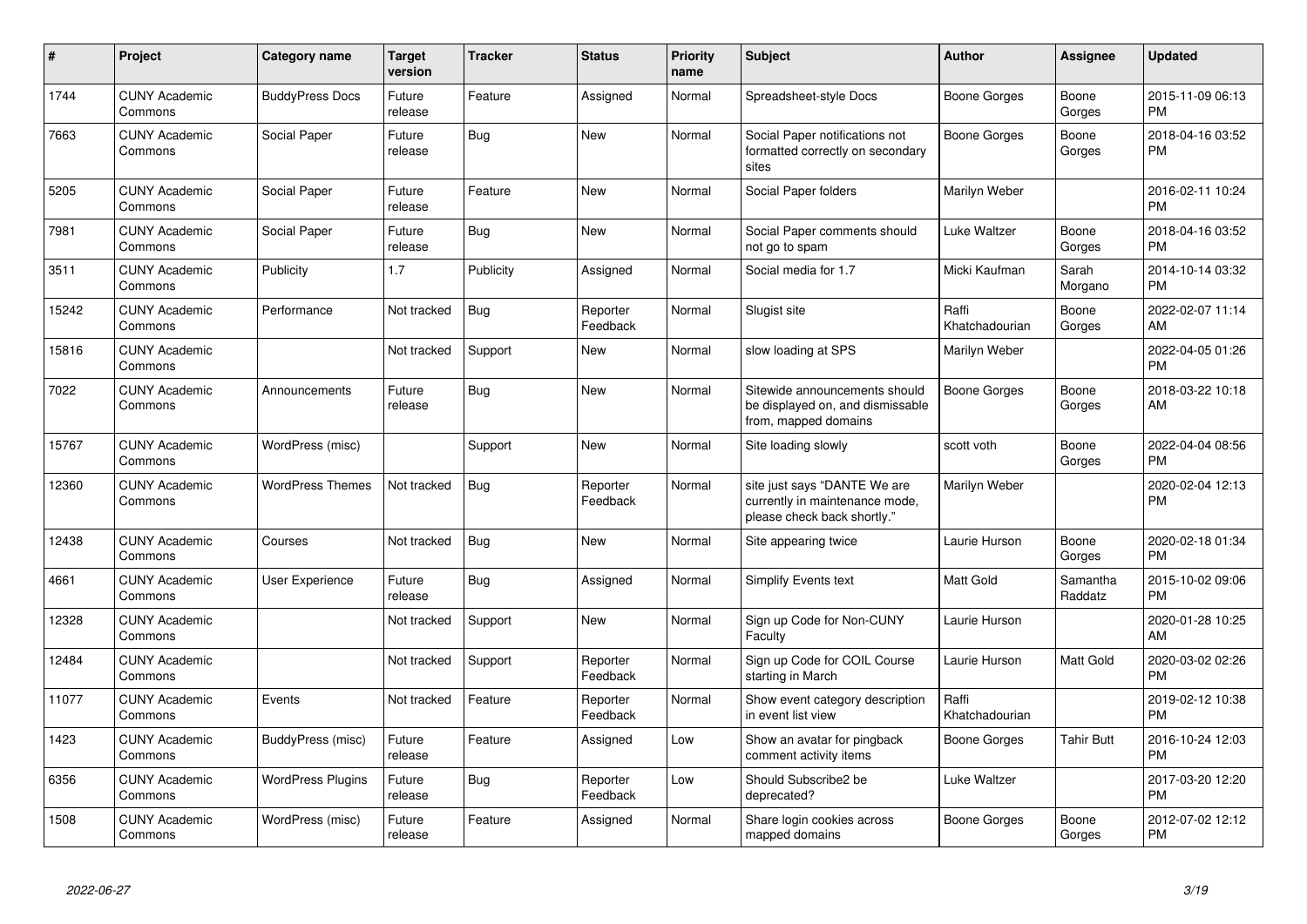| #     | <b>Project</b>                  | <b>Category name</b>           | <b>Target</b><br>version | Tracker    | <b>Status</b>        | Priority<br>name | <b>Subject</b>                                                              | <b>Author</b>           | Assignee              | <b>Updated</b>                |
|-------|---------------------------------|--------------------------------|--------------------------|------------|----------------------|------------------|-----------------------------------------------------------------------------|-------------------------|-----------------------|-------------------------------|
| 5052  | <b>CUNY Academic</b><br>Commons | Social Paper                   | Future<br>release        | Feature    | <b>New</b>           | Low              | Sentence by sentence or line by<br>line comments (SP suggestion #3)         | Marilyn Weber           | Boone<br>Gorges       | 2016-02-11 10:24<br><b>PM</b> |
| 5053  | <b>CUNY Academic</b><br>Commons | Social Paper                   | Future<br>release        | Feature    | <b>New</b>           | Low              | Scrollable menu to add readers<br>(SP suggestion #4)                        | Marilyn Weber           | Samantha<br>Raddatz   | 2016-04-21 05:21<br><b>PM</b> |
| 3230  | <b>CUNY Academic</b><br>Commons | Internal Tools and<br>Workflow | Not tracked              | Feature    | Assigned             | High             | Scripts for quicker<br>provisioning/updating of<br>development environments | Boone Gorges            | Boone<br>Gorges       | 2016-01-26 04:54<br><b>PM</b> |
| 12247 | <b>CUNY Academic</b><br>Commons | Publicity                      | Not tracked              | Support    | <b>New</b>           | Normal           | <b>Screenshot of First Commons</b><br>Homepage                              | scott voth              | scott voth            | 2020-01-14 12:08<br>PM        |
| 16245 | <b>CUNY Academic</b><br>Commons | WordPress (misc)               |                          | <b>Bug</b> | Reporter<br>Feedback | Normal           | Save Button missing on<br>WordPress Profile page                            | scott voth              | Raymond<br>Hoh        | 2022-06-16 03:09<br><b>PM</b> |
| 3759  | <b>CUNY Academic</b><br>Commons | WordPress (misc)               | Future<br>release        | Feature    | Assigned             | Normal           | Review Interface for Adding Users   Matt Gold<br>to Blogs                   |                         | Boone<br>Gorges       | 2015-03-24 05:52<br><b>PM</b> |
| 15604 | <b>CUNY Academic</b><br>Commons | <b>Email Notifications</b>     | Future<br>release        | Feature    | Assigned             | Normal           | Restructure Commons Group<br>Digest Email Messages                          | Matt Gold               | Boone<br>Gorges       | 2022-05-26 10:45<br>AM        |
| 2610  | <b>CUNY Academic</b><br>Commons | Group Invitations              | Future<br>release        | Feature    | Assigned             | Low              | Request: Custom invitation<br>message to group invites                      | local admin             | Boone<br>Gorges       | 2015-11-09 06:13<br><b>PM</b> |
| 3475  | <b>CUNY Academic</b><br>Commons | Events                         | Future<br>release        | Feature    | Assigned             | Normal           | Request to add plugin to<br>streamline room<br>booking/appointment booking  | Naomi Barrettara        | Boone<br>Gorges       | 2014-12-01 05:14<br><b>PM</b> |
| 16099 | <b>CUNY Academic</b><br>Commons |                                |                          | Support    | Reporter<br>Feedback | Normal           | request for Newsletter Glue                                                 | Marilyn Weber           |                       | 2022-05-13 12:14<br><b>PM</b> |
| 4070  | <b>CUNY Academic</b><br>Commons | Analytics                      | Not tracked              | Support    | Assigned             | Normal           | Request for JITP site analytics                                             | Matt Gold               | Seth Persons          | 2016-02-23 03:09<br><b>PM</b> |
| 9420  | <b>CUNY Academic</b><br>Commons | cuny.is                        | Not tracked              | Feature    | <b>New</b>           | Normal           | Request for http://cuny.is/streams                                          | Raffi<br>Khatchadourian | Marilyn<br>Weber      | 2018-04-02 10:08<br>AM        |
| 9979  | <b>CUNY Academic</b><br>Commons | <b>Email Notifications</b>     | Not tracked              | <b>Bug</b> | Reporter<br>Feedback | Normal           | Reports of slow email activation<br>emails                                  | Matt Gold               | Boone<br>Gorges       | 2018-08-29 09:40<br><b>PM</b> |
| 8902  | <b>CUNY Academic</b><br>Commons | Design                         | Not tracked              | Feature    | Assigned             | Normal           | Report back on research on<br><b>BuddyPress themes</b>                      | Matt Gold               | Michael Smith         | 2017-11-10 12:31<br>PM        |
| 5282  | <b>CUNY Academic</b><br>Commons | Social Paper                   | Future<br>release        | Bug        | New                  | Normal           | Replying via email directs to<br>paper but not individual comment.          | Marilyn Weber           | Raymond<br>Hoh        | 2016-03-02 01:48<br><b>PM</b> |
| 3577  | <b>CUNY Academic</b><br>Commons | My Commons                     | Future<br>release        | Design/UX  | Assigned             | Normal           | Replies to items in My Commons                                              | <b>Matt Gold</b>        | Raymond<br><b>Hoh</b> | 2015-04-09 05:19<br><b>PM</b> |
| 11496 | <b>CUNY Academic</b><br>Commons | <b>Public Portfolio</b>        | 1.15.2                   | Support    | <b>New</b>           | Normal           | Replace Twitter Icon on Member<br>Portfolio page                            | scott voth              | Boone<br>Gorges       | 2019-06-06 01:03<br><b>PM</b> |
| 1105  | <b>CUNY Academic</b><br>Commons | WordPress (misc)               | Future<br>release        | Feature    | Assigned             | Normal           | Rephrase Blog Privacy Options                                               | Matt Gold               | Samantha<br>Raddatz   | 2015-11-09 06:19<br><b>PM</b> |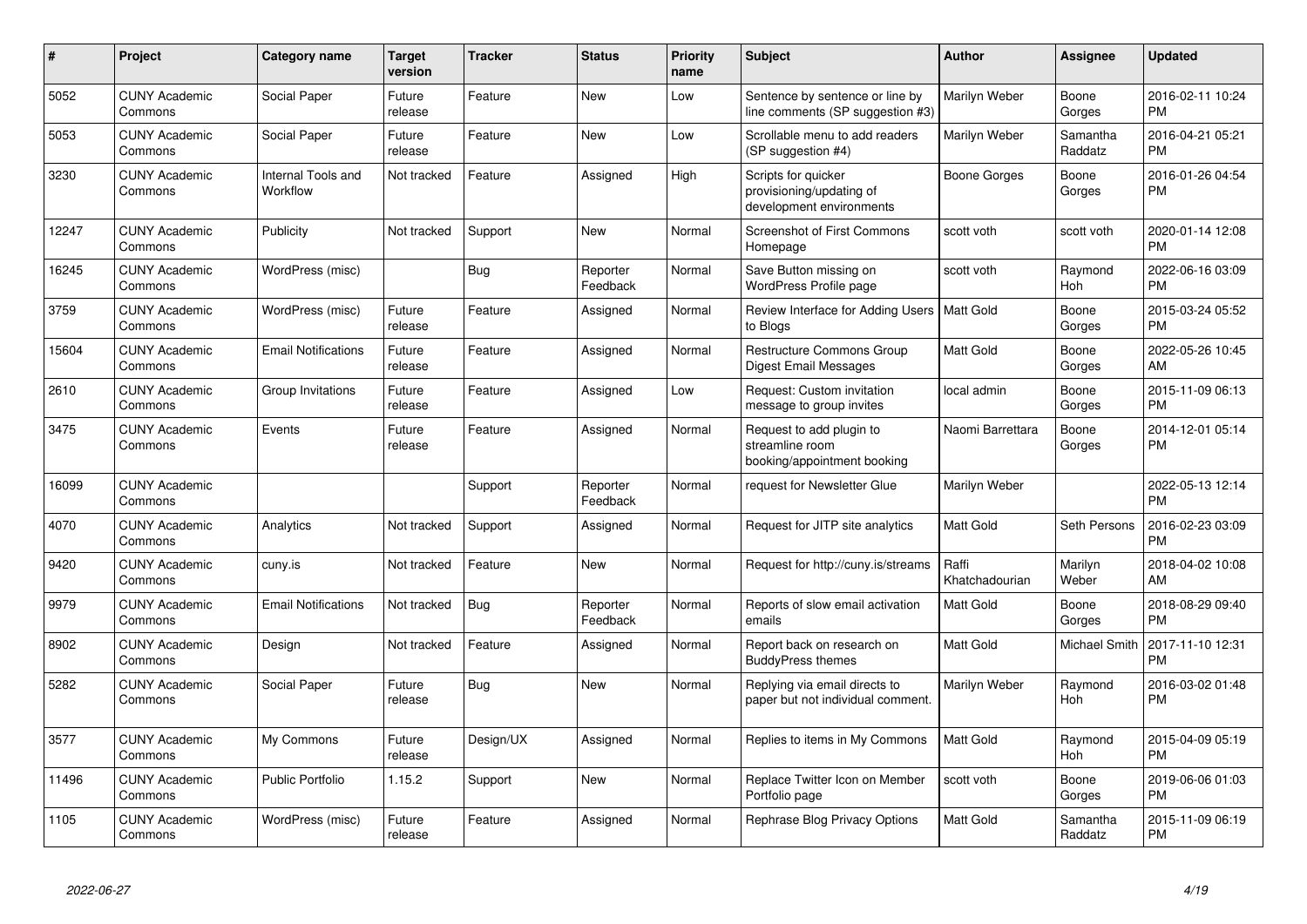| #     | <b>Project</b>                  | <b>Category name</b>      | <b>Target</b><br>version | <b>Tracker</b> | <b>Status</b>        | <b>Priority</b><br>name | <b>Subject</b>                                                  | <b>Author</b>           | <b>Assignee</b>     | <b>Updated</b>                |
|-------|---------------------------------|---------------------------|--------------------------|----------------|----------------------|-------------------------|-----------------------------------------------------------------|-------------------------|---------------------|-------------------------------|
| 4388  | <b>CUNY Academic</b><br>Commons | WordPress (misc)          | Future<br>release        | Bug            | Assigned             | Normal                  | Repeated request for<br>authentication.                         | Alice.Lynn<br>McMichael | Raymond<br>Hoh      | 2015-08-11 07:35<br><b>PM</b> |
| 16199 | <b>CUNY Academic</b><br>Commons | <b>Directories</b>        | 2.0.2                    | Bug            | <b>New</b>           | Normal                  | Removed "Semester" Filter from<br><b>Courses Directory</b>      | Laurie Hurson           | Boone<br>Gorges     | 2022-06-14 11:36<br>AM        |
| 5826  | <b>CUNY Academic</b><br>Commons | <b>WordPress Plugins</b>  | Future<br>release        | Support        | Reporter<br>Feedback | Normal                  | <b>Remove Subscription Options</b><br>plugin from directory     | Sarah Morgano           | Sarah<br>Morgano    | 2016-10-21 04:14<br><b>PM</b> |
| 16110 | <b>CUNY Academic</b><br>Commons |                           |                          | Support        | Reporter<br>Feedback | Normal                  | remove Creative Commons<br>license from pages?                  | Marilyn Weber           | Raymond<br>Hoh      | 2022-05-17 06:11<br><b>PM</b> |
| 10380 | <b>CUNY Academic</b><br>Commons | WordPress (misc)          | Future<br>release        | Feature        | In Progress          | Normal                  | Remove blacklisted plugins                                      | Boone Gorges            |                     | 2022-04-26 12:00<br><b>PM</b> |
| 3369  | <b>CUNY Academic</b><br>Commons | Reply By Email            | Not tracked              | Outreach       | Hold                 | Normal                  | Release reply by email to WP<br>plugin directory                | <b>Matt Gold</b>        | Raymond<br>Hoh      | 2016-03-01 12:46<br><b>PM</b> |
| 15883 | <b>CUNY Academic</b><br>Commons |                           | 2.1.0                    | Feature        | New                  | Normal                  | Release BPGES update                                            | Boone Gorges            | Boone<br>Gorges     | 2022-05-26 10:39<br>AM        |
| 1888  | <b>CUNY Academic</b><br>Commons | Home Page                 | Future<br>release        | Feature        | Assigned             | Normal                  | Refactor BP MPO Activity Filter to<br>support proper pagination | Sarah Morgano           | Boone<br>Gorges     | 2014-05-01 07:11<br><b>PM</b> |
| 2881  | <b>CUNY Academic</b><br>Commons | <b>Public Portfolio</b>   | Future<br>release        | Feature        | Assigned             | Normal                  | Redesign the UX for Profiles                                    | Chris Stein             | Chris Stein         | 2016-10-13 12:45<br><b>PM</b> |
| 8836  | <b>CUNY Academic</b><br>Commons | <b>Blogs (BuddyPress)</b> | Future<br>release        | Feature        | Assigned             | Normal                  | Redesign site launch process                                    | Matt Gold               | Boone<br>Gorges     | 2019-10-03 02:49<br><b>PM</b> |
| 653   | <b>CUNY Academic</b><br>Commons | Group Blogs               | Future<br>release        | Feature        | Assigned             | Normal                  | Redesign Integration of Groups<br>and Blogs                     | Matt Gold               | Samantha<br>Raddatz | 2015-11-09 05:40<br><b>PM</b> |
| 658   | <b>CUNY Academic</b><br>Commons | <b>WordPress Plugins</b>  | Future<br>release        | Feature        | Assigned             | Normal                  | Rebulid Sitewide Tag Suggestion                                 | Matt Gold               | Boone<br>Gorges     | 2015-01-05 08:47<br><b>PM</b> |
| 8991  | <b>CUNY Academic</b><br>Commons | Reply By Email            | Not tracked              | <b>Bug</b>     | Hold                 | Normal                  | RBE duplicate email message<br>issue                            | <b>Matt Gold</b>        | Raymond<br>Hoh      | 2018-02-18 08:53<br><b>PM</b> |
| 14842 | <b>CUNY Academic</b><br>Commons |                           | Not tracked              | Support        | Reporter<br>Feedback | Normal                  | Question about widgets and block<br>editor                      | Gina Cherry             |                     | 2021-10-06 03:01<br><b>PM</b> |
| 5316  | <b>CUNY Academic</b><br>Commons | <b>User Experience</b>    | Future<br>release        | Feature        | Assigned             | Normal                  | Prompt user email address<br>updates                            | Matt Gold               | Stephen Real        | 2016-12-21 03:30<br><b>PM</b> |
| 4622  | <b>CUNY Academic</b><br>Commons | <b>Public Portfolio</b>   | Future<br>release        | Design/UX      | <b>New</b>           | Normal                  | <b>Profile Visibility Settings</b>                              | Samantha Raddatz        | Samantha<br>Raddatz | 2015-09-21 12:18<br><b>PM</b> |
| 2325  | <b>CUNY Academic</b><br>Commons | BuddyPress (misc)         | Future<br>release        | Feature        | Assigned             | Low                     | Profile should have separate<br>fields for first/last names     | local admin             | Boone<br>Gorges     | 2015-11-09 06:09<br><b>PM</b> |
| 9060  | <b>CUNY Academic</b><br>Commons | Commons In A Box          | Not tracked              | Bug            | Hold                 | Normal                  | Problems with CBox image library<br>upload                      | Lisa Rhody              | Raymond<br>Hoh      | 2018-01-10 03:26<br><b>PM</b> |
| 15685 | <b>CUNY Academic</b><br>Commons |                           |                          | Support        | <b>New</b>           | High                    | problem with chrome?                                            | Marilyn Weber           |                     | 2022-04-25 03:40<br>PM        |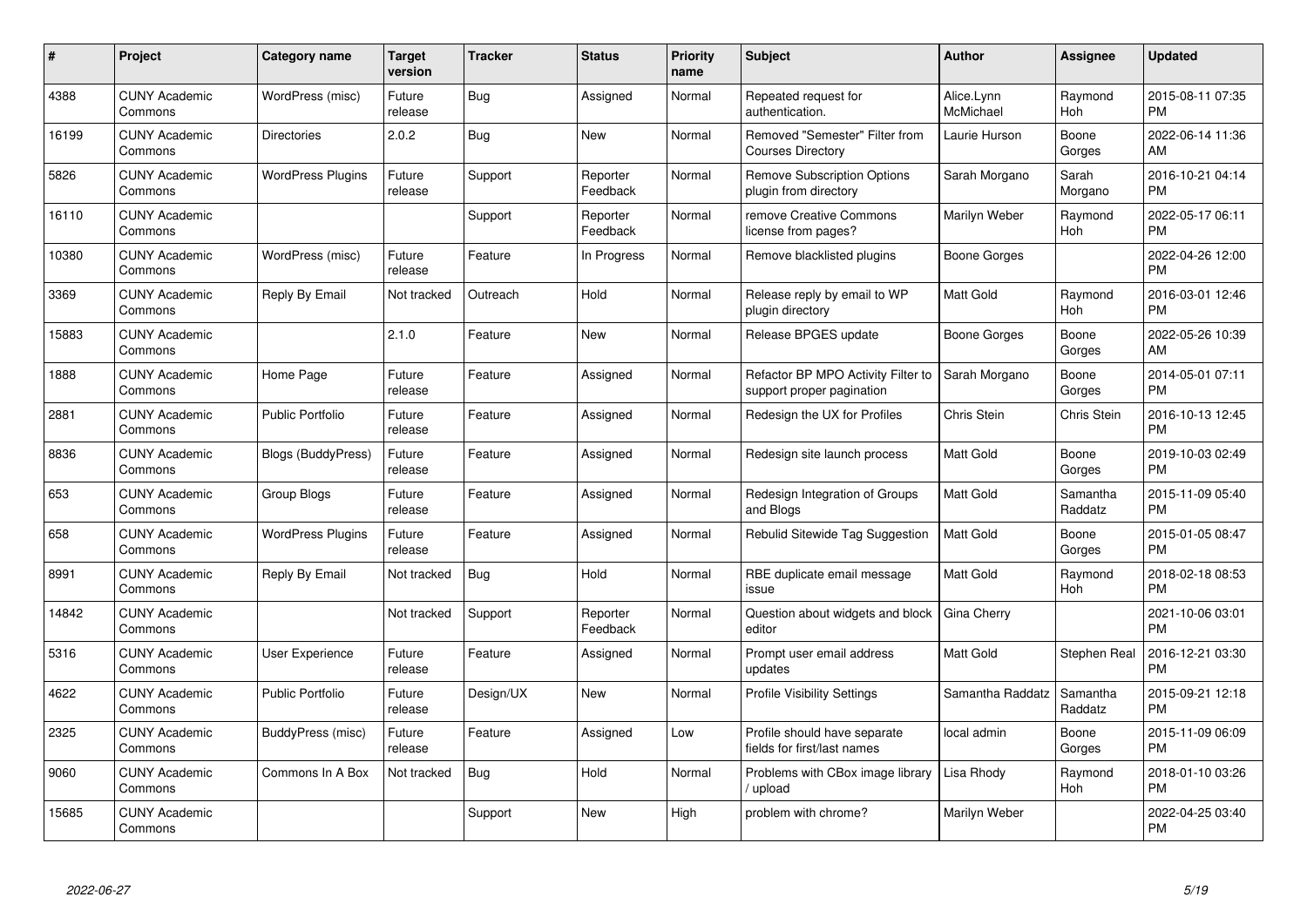| #     | <b>Project</b>                  | <b>Category name</b>           | <b>Target</b><br>version | Tracker       | <b>Status</b>        | <b>Priority</b><br>name | <b>Subject</b>                                                         | <b>Author</b>        | <b>Assignee</b>       | <b>Updated</b>                |
|-------|---------------------------------|--------------------------------|--------------------------|---------------|----------------------|-------------------------|------------------------------------------------------------------------|----------------------|-----------------------|-------------------------------|
| 13286 | <b>CUNY Academic</b><br>Commons |                                | Not tracked              | Support       | <b>New</b>           | Normal                  | problem connecting with<br>WordPress app                               | Marilyn Weber        | Raymond<br><b>Hoh</b> | 2020-09-08 11:16<br>AM        |
| 10580 | <b>CUNY Academic</b><br>Commons | Information<br>Architecture    | Future<br>release        | Design/UX     | <b>New</b>           | Normal                  | Primary nav item review                                                | Boone Gorges         | Sara Cannon           | 2021-11-19 12:37<br><b>PM</b> |
| 14900 | <b>CUNY Academic</b><br>Commons |                                | Not tracked              | Support       | Reporter<br>Feedback | Normal                  | previous theme?                                                        | Marilyn Weber        |                       | 2021-10-25 10:31<br>AM        |
| 3090  | <b>CUNY Academic</b><br>Commons | Twitter page                   | Future<br>release        | Feature       | Assigned             | Normal                  | Prevent Retweets from showing<br>up on Commons twitter page            | <b>Matt Gold</b>     | <b>Tahir Butt</b>     | 2016-10-24 11:31<br>AM        |
| 4986  | <b>CUNY Academic</b><br>Commons | ZenDesk                        | Not tracked              | Support       | Assigned             | Normal                  | Prepare documentation for<br>Zendesk re web widget                     | Matt Gold            | Samantha<br>Raddatz   | 2016-02-25 03:09<br><b>PM</b> |
| 3506  | <b>CUNY Academic</b><br>Commons | Publicity                      | 1.7                      | Publicity     | <b>New</b>           | Normal                  | Prepare 1.7 email messaging                                            | Micki Kaufman        | Micki<br>Kaufman      | 2014-10-01 12:36<br><b>PM</b> |
| 13912 | <b>CUNY Academic</b><br>Commons |                                | Not tracked              | Feature       | Hold                 | Low                     | posting "missed schedule"                                              | Marilyn Weber        |                       | 2021-02-23 10:46<br>AM        |
| 10659 | <b>CUNY Academic</b><br>Commons | Group Forums                   | Future<br>release        | Feature       | Assigned             | Normal                  | Post to multiple groups via email                                      | <b>Matt Gold</b>     | Raymond<br>Hoh        | 2018-11-15 12:54<br>AM        |
| 3510  | <b>CUNY Academic</b><br>Commons | Publicity                      | 1.7                      | Publicity     | Assigned             | Normal                  | Post on the News Blog re: 'My<br>Commons'                              | Micki Kaufman        | Sarah<br>Morgano      | 2014-10-15 11:18<br>AM        |
| 11771 | <b>CUNY Academic</b><br>Commons |                                | Not tracked              | Support       | Reporter<br>Feedback | Normal                  | post displays in sections                                              | Marilyn Weber        |                       | 2019-08-20 10:34<br>AM        |
| 3524  | <b>CUNY Academic</b><br>Commons | Documentation                  | Not tracked              | Documentation | Assigned             | Normal                  | Post describing all you can do<br>when starting up a new<br>blog/group | <b>Matt Gold</b>     | scott voth            | 2014-10-04 12:56<br><b>PM</b> |
| 14629 | <b>CUNY Academic</b><br>Commons |                                | Not tracked              | Bug           | Reporter<br>Feedback | Normal                  | Possible Post Order Bug?                                               | <b>Syelle Graves</b> |                       | 2021-09-14 10:47<br>AM        |
| 11788 | <b>CUNY Academic</b><br>Commons | <b>WordPress Plugins</b>       | Future<br>release        | Support       | Reporter<br>Feedback | Normal                  | Plugin Request - Browse Aloud                                          | scott voth           |                       | 2019-09-24 08:42<br>AM        |
| 1562  | <b>CUNY Academic</b><br>Commons | <b>WordPress Plugins</b>       | Future<br>release        | Feature       | Assigned             | Low                     | Play with NYT Collaborative<br><b>Authoring Tool</b>                   | Matt Gold            | Boone<br>Gorges       | 2015-01-05 08:47<br><b>PM</b> |
| 2612  | <b>CUNY Academic</b><br>Commons |                                | Not tracked              | Publicity     | Assigned             | Normal                  | Pinterest site for the Commons                                         | local admin          | Sarah<br>Morgano      | 2016-03-04 11:19<br>AM        |
| 11971 | <b>CUNY Academic</b><br>Commons | <b>Email Notifications</b>     | Future<br>release        | Bug           | Reporter<br>Feedback | Low                     | Pictures obscured in emailed post<br>notifications                     | Marilyn Weber        | Raymond<br><b>Hoh</b> | 2019-11-21 01:14<br><b>PM</b> |
| 15194 | <b>CUNY Academic</b><br>Commons | Internal Tools and<br>Workflow | 2.1.0                    | Feature       | <b>New</b>           | Normal                  | PHPCS sniff for un-restored<br>switch to blog() calls                  | Boone Gorges         | Jeremy Felt           | 2022-05-26 10:45<br>AM        |
| 8607  | <b>CUNY Academic</b><br>Commons |                                | Not tracked              | Support       | <b>New</b>           | Normal                  | Paypal?                                                                | Marilyn Weber        | Matt Gold             | 2018-05-15 01:37<br><b>PM</b> |
| 14074 | <b>CUNY Academic</b><br>Commons | WordPress (misc)               | Not tracked              | Support       | Reporter<br>Feedback | Normal                  | page password protection<br>problem                                    | Marilyn Weber        |                       | 2021-03-02 11:03<br>AM        |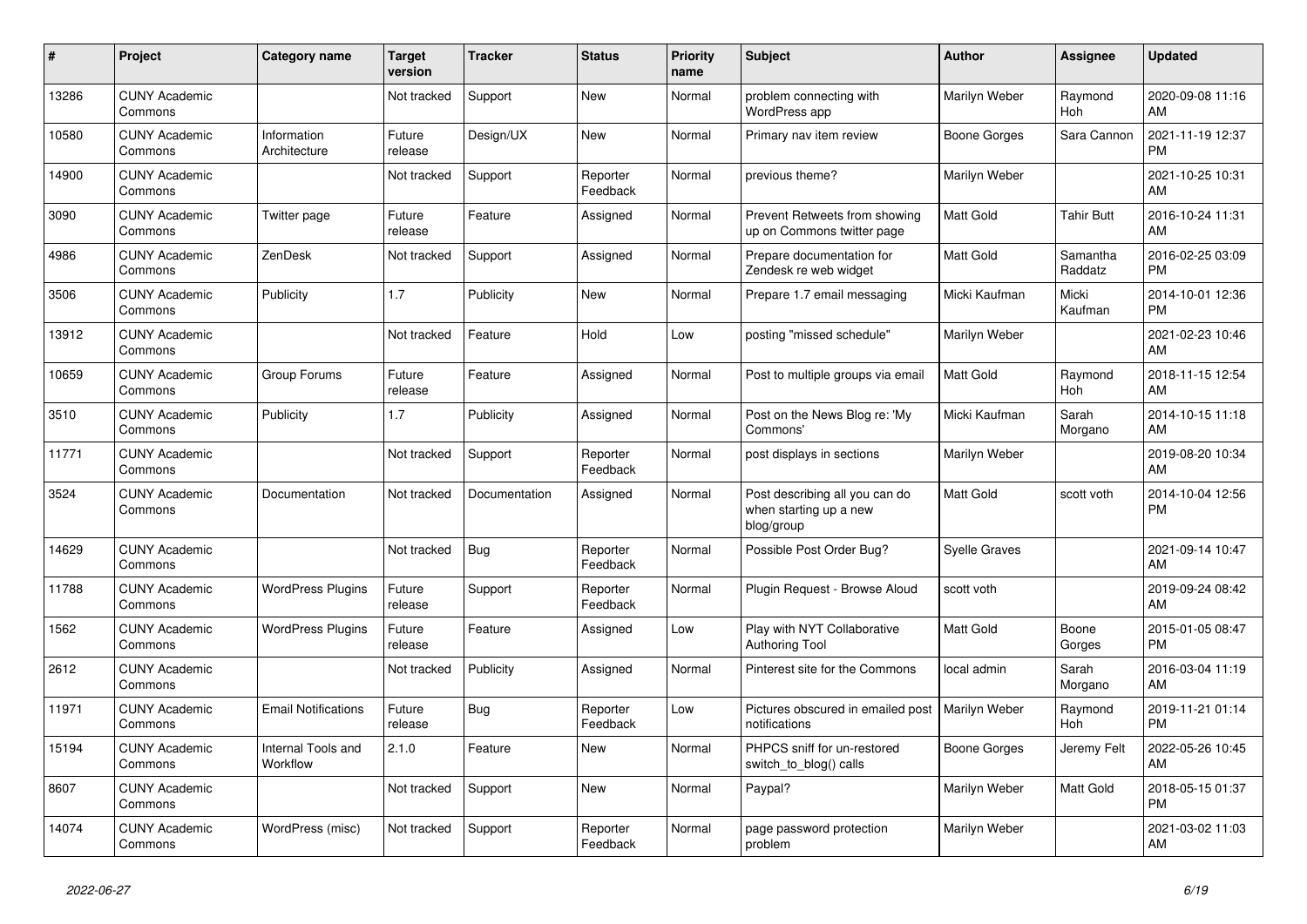| #     | Project                         | <b>Category name</b>    | <b>Target</b><br>version | <b>Tracker</b> | <b>Status</b>        | <b>Priority</b><br>name | <b>Subject</b>                                                    | <b>Author</b>    | <b>Assignee</b>     | <b>Updated</b>                |
|-------|---------------------------------|-------------------------|--------------------------|----------------|----------------------|-------------------------|-------------------------------------------------------------------|------------------|---------------------|-------------------------------|
| 8976  | <b>CUNY Academic</b><br>Commons | Reply By Email          | Not tracked              | Feature        | Assigned             | Normal                  | Package RBE new topics<br>posting?                                | <b>Matt Gold</b> | Raymond<br>Hoh      | 2017-12-04 02:34<br><b>PM</b> |
| 3002  | <b>CUNY Academic</b><br>Commons | Search                  | Future<br>release        | Feature        | Assigned             | Normal                  | Overhaul CAC search by using<br>external search appliance         | Boone Gorges     | Boone<br>Gorges     | 2020-07-15 03:05<br><b>PM</b> |
| 10354 | <b>CUNY Academic</b><br>Commons | <b>Public Portfolio</b> | Future<br>release        | Feature        | New                  | Normal                  | Opt out of Having a Profile Page                                  | scott voth       | Chris Stein         | 2020-05-12 10:43<br>AM        |
| 5225  | <b>CUNY Academic</b><br>Commons | Registration            | Future<br>release        | Feature        | Assigned             | Normal                  | On-boarding Issues                                                | Luke Waltzer     | Samantha<br>Raddatz | 2016-02-12 02:58<br><b>PM</b> |
| 14475 | <b>CUNY Academic</b><br>Commons |                         | Not tracked              | Publicity      | <b>New</b>           | Normal                  | <b>OER Showcase Page</b>                                          | Laurie Hurson    | Laurie Hurson       | 2021-09-14 10:46<br>AM        |
| 5317  | <b>CUNY Academic</b><br>Commons | Group Blogs             | Not tracked              | Bug            | Reporter<br>Feedback | Normal                  | Notifications of New Post Didn't<br>Come                          | Luke Waltzer     | Samantha<br>Raddatz | 2016-03-21 10:41<br><b>PM</b> |
| 12004 | <b>CUNY Academic</b><br>Commons |                         | Not tracked              | Support        | Reporter<br>Feedback | Normal                  | Notifications for spam blog<br>comments                           | Gina Cherry      | Raymond<br>Hoh      | 2019-11-01 12:05<br><b>PM</b> |
| 15045 | <b>CUNY Academic</b><br>Commons |                         |                          | Support        | <b>New</b>           | Normal                  | no result for KCeL in the search<br>box on the commons            | Marilyn Weber    |                     | 2021-12-10 11:29<br>AM        |
| 12436 | <b>CUNY Academic</b><br>Commons |                         | Not tracked              | Bug            | Assigned             | Normal                  | Nightly system downtime                                           | Boone Gorges     |                     | 2020-08-01 09:30<br>AM        |
| 10262 | <b>CUNY Academic</b><br>Commons |                         | Not tracked              | Bug            | Reporter<br>Feedback | Normal                  | Newsletter Plugin: Broken Image<br>at Bottom of All Newsletters   | Mark Webb        | Raymond<br>Hoh      | 2018-08-30 05:17<br><b>PM</b> |
| 10678 | <b>CUNY Academic</b><br>Commons |                         | Not tracked              | Bug            | Reporter<br>Feedback | High                    | Newsletter Plugin Not Sending<br><b>Out Newsletters</b>           | Mark Webb        | Boone<br>Gorges     | 2019-09-16 09:38<br><b>PM</b> |
| 4972  | <b>CUNY Academic</b><br>Commons | Analytics               | Not tracked              | Bug            | <b>New</b>           | Normal                  | <b>Newsletter Analytics</b>                                       | Stephen Real     | Matt Gold           | 2015-12-09 12:54<br><b>PM</b> |
| 15169 | <b>CUNY Academic</b><br>Commons |                         | 2.0.2                    | Support        | Reporter<br>Feedback | Normal                  | new Prelude website zipfiles for<br>custom theme and other files. | Marilyn Weber    |                     | 2022-06-14 11:36<br>AM        |
| 16255 | <b>CUNY Academic</b><br>Commons | WordPress (misc)        |                          | Bug            | New                  | Normal                  | Need to define 'MULTISITE'<br>constant in wp-config.php           | Raymond Hoh      |                     | 2022-06-19 09:31<br>AM        |
| 11883 | <b>CUNY Academic</b><br>Commons | Help/Codex              | Not tracked              | Support        | New                  | Normal                  | Need Embedding Help Page<br>Update (Tableau)                      | Anthony Wheeler  | scott voth          | 2019-09-24 08:49<br>AM        |
| 3419  | <b>CUNY Academic</b><br>Commons | Group Invitations       | 1.6.14                   | Bug            | Testing<br>Required  | Normal                  | Neatening the display of<br>messages on group requests            | <b>Matt Gold</b> | Boone<br>Gorges     | 2014-09-01 09:29<br><b>PM</b> |
| 11968 | JustPublics@365<br>MediaCamp    |                         |                          | Feature        | <b>New</b>           | Normal                  | Nanoscience Retractable Display<br>Unit                           | Donald Cherry    | Bonnie<br>Eissner   | 2021-02-19 08:50<br>AM        |
| 4535  | <b>CUNY Academic</b><br>Commons | My Commons              | Future<br>release        | Bug            | <b>New</b>           | Low                     | My Commons filter issue                                           | scott voth       | Raymond<br>Hoh      | 2015-09-01 11:17<br>AM        |
| 3517  | <b>CUNY Academic</b><br>Commons | My Commons              | Future<br>release        | Feature        | Assigned             | Normal                  | Mute/Unmute My Commons<br>updates                                 | Matt Gold        | Raymond<br>Hoh      | 2015-11-09 01:19<br>PM        |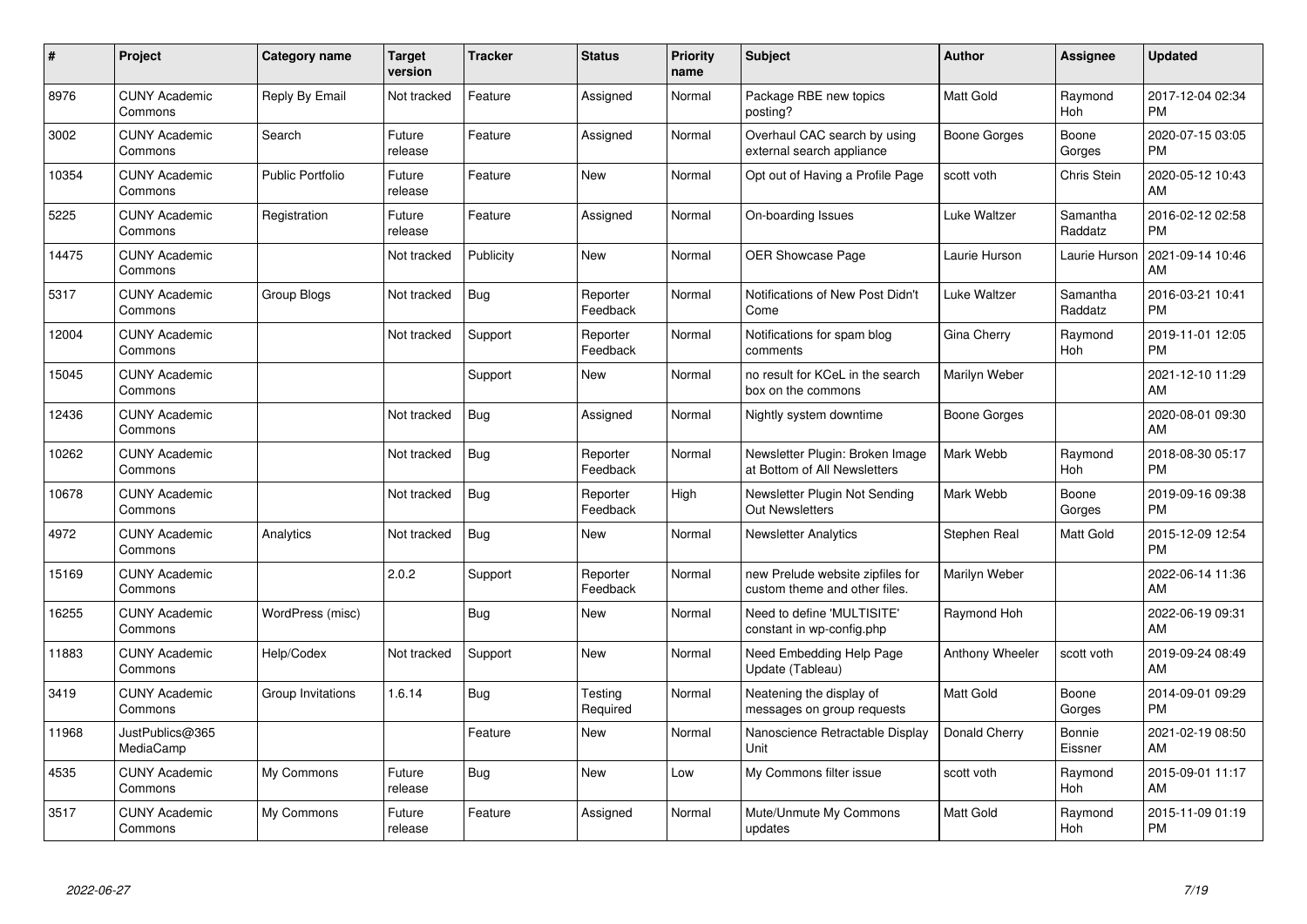| #     | Project                         | <b>Category name</b>           | Target<br>version | <b>Tracker</b> | <b>Status</b>        | <b>Priority</b><br>name | <b>Subject</b>                                                                      | <b>Author</b>       | <b>Assignee</b>       | <b>Updated</b>                |
|-------|---------------------------------|--------------------------------|-------------------|----------------|----------------------|-------------------------|-------------------------------------------------------------------------------------|---------------------|-----------------------|-------------------------------|
| 8992  | <b>NYCDH Community</b><br>Site  |                                |                   | <b>Bug</b>     | Assigned             | Normal                  | Multiple RBE error reports                                                          | Matt Gold           | Raymond<br>Hoh        | 2017-12-11 05:43<br><b>PM</b> |
| 3580  | <b>CUNY Academic</b><br>Commons | Group Blogs                    | Future<br>release | Feature        | New                  | Normal                  | Multiple blogs per group                                                            | Boone Gorges        | Boone<br>Gorges       | 2018-02-20 02:02<br><b>PM</b> |
| 10839 | <b>CUNY Academic</b><br>Commons | About page                     | Not tracked       | Support        | <b>New</b>           | Normal                  | <b>Mission Statement Needs</b><br>Revision                                          | scott voth          | Matt Gold             | 2018-12-26 10:58<br>AM        |
| 11392 | <b>CUNY Academic</b><br>Commons |                                | Future<br>release | <b>Bug</b>     | <b>New</b>           | Normal                  | Migrate users away from<br><b>StatPress</b>                                         | Boone Gorges        |                       | 2019-04-23 03:53<br><b>PM</b> |
| 13891 | <b>CUNY Academic</b><br>Commons | Internal Tools and<br>Workflow | 2.1.0             | Feature        | New                  | Normal                  | Migrate automated linting to<br>GitHub Actions                                      | Boone Gorges        | Jeremy Felt           | 2022-05-26 10:45<br>AM        |
| 585   | <b>CUNY Academic</b><br>Commons | Group Forums                   | Future<br>release | Feature        | Assigned             | Normal                  | Merge Forum Topics                                                                  | Sarah Morgano       | Boone<br>Gorges       | 2011-07-06 04:11<br><b>PM</b> |
| 10794 | <b>CUNY Academic</b><br>Commons | Performance                    | Not tracked       | Bug            | <b>New</b>           | Normal                  | Memcached connection<br>occasionally breaks                                         | Boone Gorges        | Boone<br>Gorges       | 2018-12-06 03:30<br><b>PM</b> |
| 15757 | <b>CUNY Academic</b><br>Commons |                                |                   | Bug            | New                  | Normal                  | Members # do not match                                                              | Laurie Hurson       |                       | 2022-03-30 04:52<br><b>PM</b> |
| 6995  | <b>CUNY Academic</b><br>Commons | Home Page                      | Not tracked       | <b>Bug</b>     | Assigned             | Normal                  | member filter on homepage not<br>working                                            | Matt Gold           | Raymond<br>Hoh        | 2016-12-11 09:46<br><b>PM</b> |
| 1983  | <b>CUNY Academic</b><br>Commons | Home Page                      | Future<br>release | Feature        | Assigned             | Low                     | Media Library integration with<br>Featured Content plugin                           | Boone Gorges        | Dominic<br>Giglio     | 2014-03-17 10:34<br>AM        |
| 2618  | <b>NYCDH Community</b><br>Site  |                                |                   | Bug            | Assigned             | Low                     | Mark blogs as spam when created   Matt Gold<br>by users marked as spam              |                     | Boone<br>Gorges       | 2013-06-09 11:38<br><b>PM</b> |
| 14496 | <b>CUNY Academic</b><br>Commons | Domain Mapping                 | Future<br>release | <b>Bug</b>     | New                  | Normal                  | Mapped domain SSO uses<br>third-party cookies                                       | Raymond Hoh         | Raymond<br><b>Hoh</b> | 2021-05-24 04:03<br><b>PM</b> |
| 5050  | <b>CUNY Academic</b><br>Commons | Social Paper                   | Future<br>release | Feature        | <b>New</b>           | Low                     | Making comments visible in SP<br>editing mode (SP suggestion #1)                    | Marilyn Weber       | Samantha<br>Raddatz   | 2019-09-17 11:10<br><b>PM</b> |
| 58    | <b>CUNY Academic</b><br>Commons | BuddyPress (misc)              | Future<br>release | Feature        | Assigned             | Low                     | Make member search sortable by<br>last name                                         | Roberta Brody       | Boone<br>Gorges       | 2010-08-26 02:38<br><b>PM</b> |
| 7115  | <b>CUNY Academic</b><br>Commons | Groups (misc)                  | Future<br>release | Feature        | Reporter<br>Feedback | Normal                  | make licensing info clear during<br>group creation                                  | Matt Gold           | Raymond<br>Hoh        | 2020-12-08 11:32<br>AM        |
| 6389  | <b>CUNY Academic</b><br>Commons | <b>BuddyPress Docs</b>         | Future<br>release | Feature        | New                  | Low                     | Make Discussion Area Visible<br>When Editing a Doc                                  | Luke Waltzer        | Boone<br>Gorges       | 2016-10-21 04:16<br><b>PM</b> |
| 1422  | <b>CUNY Academic</b><br>Commons | <b>BuddyPress Docs</b>         | Future<br>release | Feature        | Assigned             | Normal                  | Make "created Doc" activity icons<br>non-mini                                       | <b>Boone Gorges</b> | Boone<br>Gorges       | 2015-11-09 05:48<br><b>PM</b> |
| 11531 | <b>CUNY Academic</b><br>Commons | Events                         | Future<br>release | Feature        | New                  | Normal                  | Main Events calendar should<br>include non-public events that<br>user has access to | scott voth          | Boone<br>Gorges       | 2019-06-11 10:00<br>AM        |
| 8900  | <b>CUNY Academic</b><br>Commons | Accessibility                  | Future<br>release | Feature        | Assigned             | Normal                  | Look into tools to enforce<br>accessibility in WP environment                       | <b>Matt Gold</b>    | Boone<br>Gorges       | 2022-04-26 11:59<br>AM        |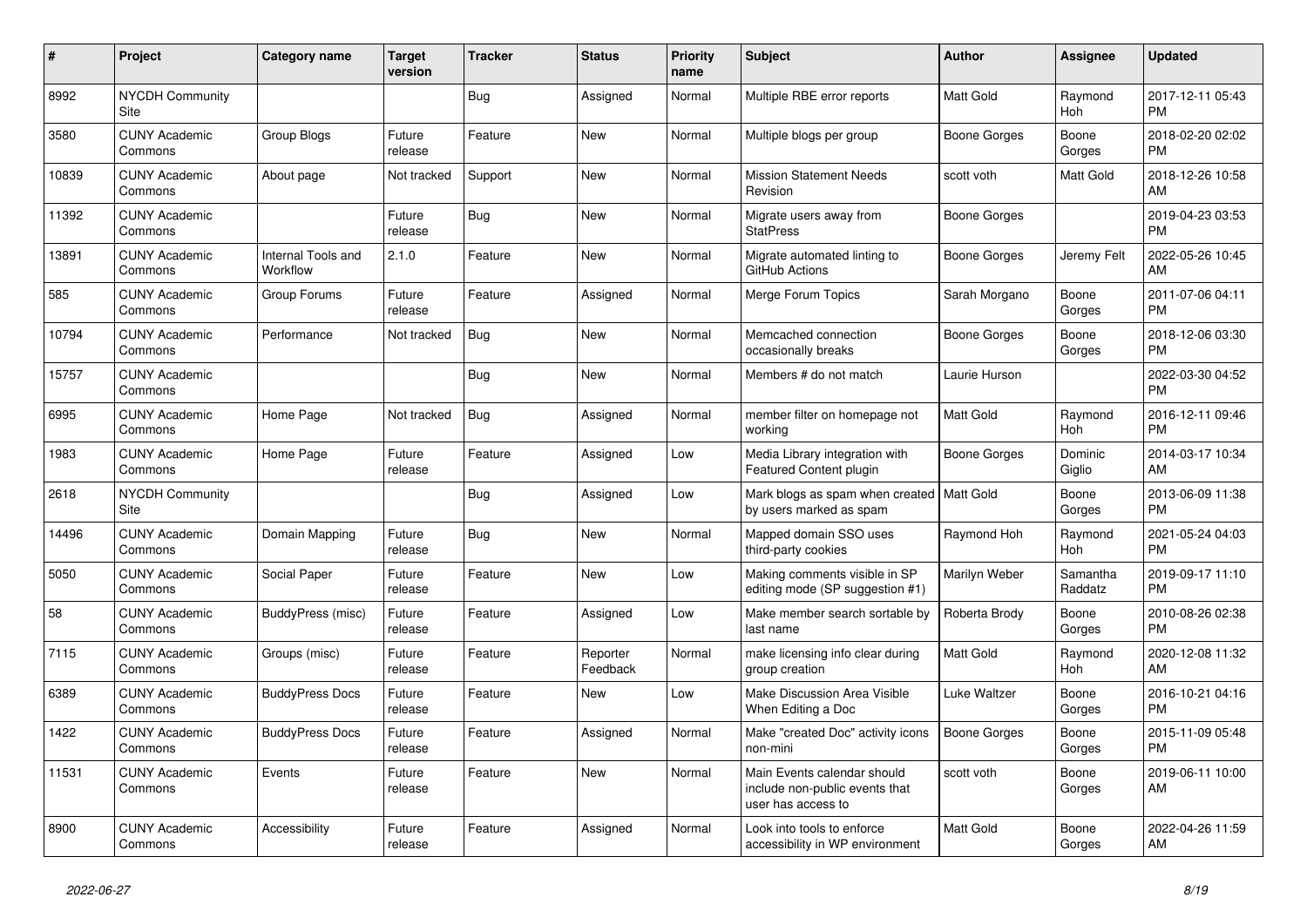| $\pmb{\#}$ | Project                               | <b>Category name</b>     | Target<br>version | <b>Tracker</b> | <b>Status</b>        | <b>Priority</b><br>name | <b>Subject</b>                                                                                                                               | Author                  | <b>Assignee</b>       | <b>Updated</b>                |
|------------|---------------------------------------|--------------------------|-------------------|----------------|----------------------|-------------------------|----------------------------------------------------------------------------------------------------------------------------------------------|-------------------------|-----------------------|-------------------------------|
| 5268       | <b>CUNY Academic</b><br>Commons       | Group Forums             | Future<br>release | <b>Bug</b>     | Assigned             | Normal                  | Long-time to post to multiple<br>groups                                                                                                      | Luke Waltzer            | Daniel Jones          | 2016-09-07 06:31<br><b>PM</b> |
| 5679       | <b>CUNY Academic</b><br>Commons       | Analytics                | Not tracked       | Feature        | <b>New</b>           | Normal                  | Logged In Users for GA                                                                                                                       | <b>Valerie Townsend</b> | Valerie<br>Townsend   | 2016-06-11 09:49<br>AM        |
| 3565       | <b>CUNY Academic</b><br>Commons       | My Commons               | Not tracked       | Documentation  | New                  | Normal                  | Load Newest inconsistencies                                                                                                                  | Chris Stein             | scott voth            | 2015-11-09 01:16<br>PM        |
| 377        | <b>CUNY Academic</b><br>Commons       | BuddyPress (misc)        | Future<br>release | Feature        | Assigned             | Normal                  | Like buttons                                                                                                                                 | Matt Gold               | Boone<br>Gorges       | 2010-11-16 05:13<br><b>PM</b> |
| 13370      | <b>CUNY Academic</b><br>Commons       | Group Library            | Future<br>release | Feature        | New                  | Normal                  | Library bulk deletion and folder<br>editing                                                                                                  | Colin McDonald          | Boone<br>Gorges       | 2020-10-13 10:41<br>AM        |
| 13048      | <b>CUNY Academic</b><br>Commons       | Shortcodes and<br>embeds | Future<br>release | Feature        | New                  | Normal                  | Jupyter Notebooks support                                                                                                                    | <b>Boone Gorges</b>     |                       | 2020-07-14 11:46<br>AM        |
| 9908       | <b>CUNY Academic</b><br>Commons       |                          | Not tracked       | Feature        | <b>New</b>           | Normal                  | Is it possible to send email<br>updates to users (or an email<br>address not on the list) for only a<br>single page AFTER being<br>prompted? | <b>Michael Shields</b>  | scott voth            | 2018-06-11 01:34<br>PM        |
| 1456       | <b>CUNY Academic</b><br>Commons       | Group Invitations        | Future<br>release | Feature        | Reporter<br>Feedback | Low                     | Invite to Group Button from Profile<br>Field                                                                                                 | <b>Matt Gold</b>        | Samantha<br>Raddatz   | 2015-11-09 05:59<br><b>PM</b> |
| 2577       | <b>NYCDH Community</b><br><b>Site</b> |                          |                   | Feature        | Assigned             | Low                     | Investigate Potential to Add Links<br>to the Forum                                                                                           | Mark Newton             | Alex Gil              | 2013-05-16 09:40<br><b>PM</b> |
| 11556      | <b>CUNY Academic</b><br>Commons       | Courses                  | Not tracked       | Bug            | Reporter<br>Feedback | Normal                  | Instructor name given in course<br>listing                                                                                                   | Tom Harbison            |                       | 2019-06-25 04:12<br><b>PM</b> |
| 3768       | <b>CUNY Academic</b><br>Commons       | Public Portfolio         | Future<br>release | Feature        | Assigned             | Normal                  | Institutions/Past positions on<br>public portfolios                                                                                          | Matt Gold               | Boone<br>Gorges       | 2018-04-23 10:44<br>AM        |
| 9947       | <b>CUNY Academic</b><br>Commons       | <b>WordPress Plugins</b> | Future<br>release | Feature        | Reporter<br>Feedback | Normal                  | Install H5P quiz plugin                                                                                                                      | Matt Gold               | Boone<br>Gorges       | 2018-09-11 11:01<br>AM        |
| 3536       | <b>CUNY Academic</b><br>Commons       | My Commons               | Future<br>release | Feature        | Assigned             | Normal                  | Infinite Scroll on My Commons<br>page                                                                                                        | Matt Gold               | Raymond<br>Hoh        | 2015-04-13 04:42<br><b>PM</b> |
| 14792      | <b>CUNY Academic</b><br>Commons       |                          |                   | Bug            | <b>New</b>           | Normal                  | Inconsistent email notifications<br>from gravity forms                                                                                       | Raffi<br>Khatchadourian |                       | 2021-10-04 01:50<br>PM        |
| 435        | <b>CUNY Academic</b><br>Commons       | BuddyPress (misc)        | Future<br>release | Feature        | Assigned             | Normal                  | Include Avatar Images in Forum<br><b>Post Notification Emails</b>                                                                            | Matt Gold               | Boone<br>Gorges       | 2010-12-08 12:40<br><b>PM</b> |
| 4903       | <b>CUNY Academic</b><br>Commons       | Events                   | Future<br>release | Design/UX      | Assigned             | Normal                  | Improving visual appearance of<br>event calendars                                                                                            | <b>Matt Gold</b>        | Boone<br>Gorges       | 2016-10-13 11:51<br>AM        |
| 13358      | <b>CUNY Academic</b><br>Commons       | Group Forums             | Future<br>release | Feature        | <b>New</b>           | Normal                  | Improved UI for group forum<br>threading settings                                                                                            | <b>Boone Gorges</b>     | Raymond<br><b>Hoh</b> | 2021-11-19 12:27<br><b>PM</b> |
| 11834      | <b>CUNY Academic</b><br>Commons       | <b>Group Files</b>       | Future<br>release | Feature        | <b>New</b>           | Normal                  | Improved tools for managing<br>group file folders                                                                                            | Boone Gorges            | Sonja Leix            | 2019-09-06 03:55<br>PM        |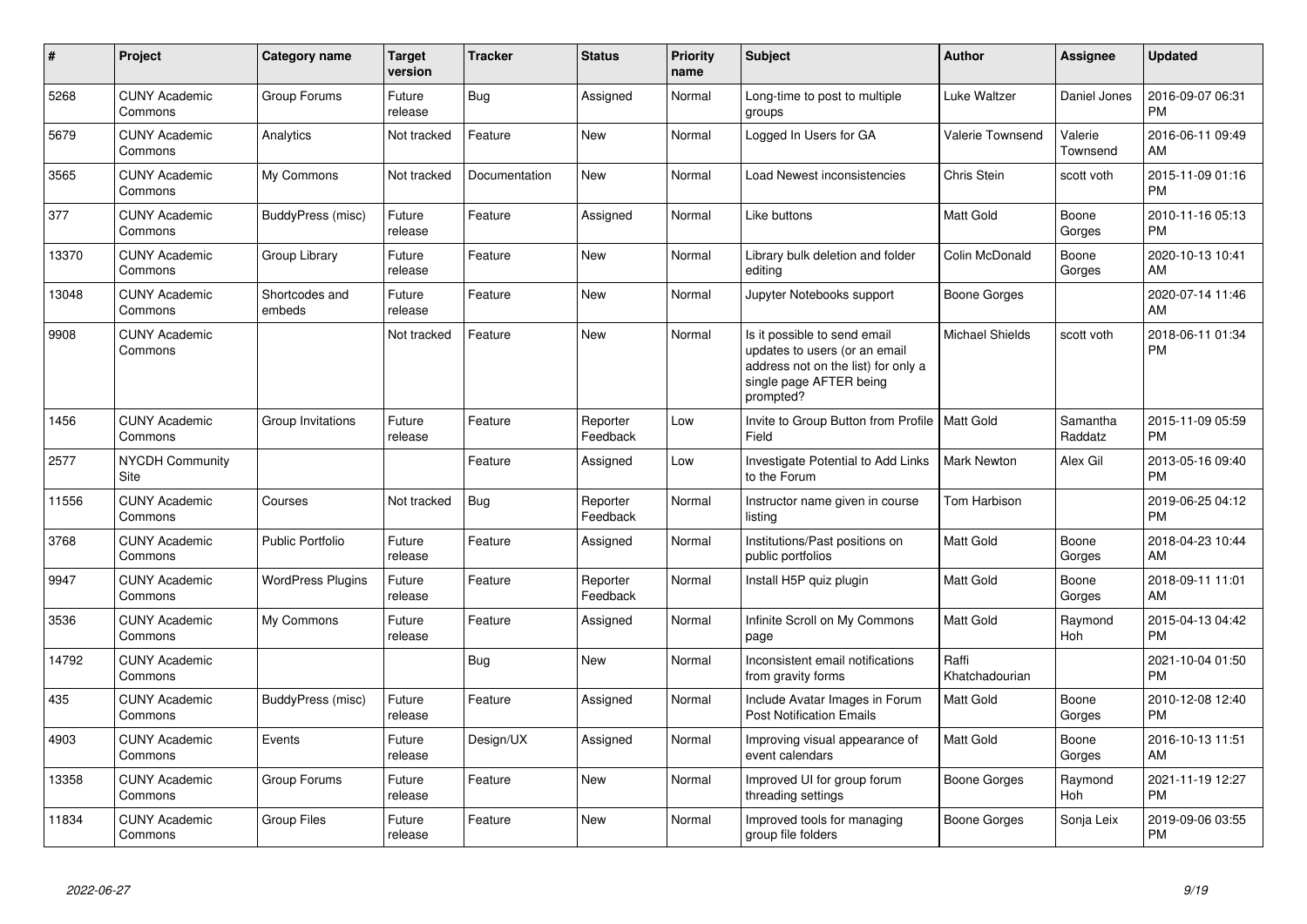| #     | Project                         | <b>Category name</b>       | <b>Target</b><br>version | <b>Tracker</b> | <b>Status</b>                       | <b>Priority</b><br>name | <b>Subject</b>                                                                    | <b>Author</b>           | Assignee            | <b>Updated</b>                |
|-------|---------------------------------|----------------------------|--------------------------|----------------|-------------------------------------|-------------------------|-----------------------------------------------------------------------------------|-------------------------|---------------------|-------------------------------|
| 12091 | <b>CUNY Academic</b><br>Commons | <b>Group Files</b>         | Future<br>release        | Feature        | <b>New</b>                          | Normal                  | Improved pre-upload file<br>validation for bp-group-documents                     | <b>Boone Gorges</b>     | Boone<br>Gorges     | 2019-11-14 01:21<br><b>PM</b> |
| 12042 | <b>CUNY Academic</b><br>Commons | <b>Email Notifications</b> | Future<br>release        | Feature        | <b>New</b>                          | Normal                  | Improved error logging for BPGES<br>send queue                                    | <b>Boone Gorges</b>     | Boone<br>Gorges     | 2021-11-19 12:25<br><b>PM</b> |
| 3770  | <b>CUNY Academic</b><br>Commons | <b>Public Portfolio</b>    | Future<br>release        | Feature        | Assigned                            | Normal                  | Improve Layout/Formatting of<br>Positions Area on Public<br><b>Portfolios</b>     | Matt Gold               | Chris Stein         | 2015-04-01 09:17<br><b>PM</b> |
| 2832  | <b>CUNY Academic</b><br>Commons | <b>Public Portfolio</b>    | Future<br>release        | Feature        | Assigned                            | Normal                  | Improve interface for (not)<br>auto-linking profile fields                        | <b>Boone Gorges</b>     | Chris Stein         | 2015-01-05 08:52<br><b>PM</b> |
| 3048  | <b>CUNY Academic</b><br>Commons | <b>Public Portfolio</b>    | Future<br>release        | Feature        | New                                 | Low                     | Images for rich text profile fields                                               | Boone Gorges            | Boone<br>Gorges     | 2014-02-19 12:56<br><b>PM</b> |
| 16291 | <b>CUNY Academic</b><br>Commons | Site cloning               | 2.0.2                    | Support        | Staged for<br>Production<br>Release | Normal                  | Images coming up blank in Media<br>Library                                        | Marilyn Weber           | Raymond<br>Hoh      | 2022-06-23 08:28<br><b>PM</b> |
| 11131 | <b>CUNY Academic</b><br>Commons |                            | Future<br>release        | Feature        | Reporter<br>Feedback                | Normal                  | <b>Image Annotation Plugins</b>                                                   | Laurie Hurson           |                     | 2019-02-26 11:33<br>AM        |
| 11879 | <b>CUNY Academic</b><br>Commons |                            | Not tracked              | <b>Bug</b>     | New                                 | Normal                  | Hypothesis comments appearing<br>on multiple, different pdfs across<br>blogs      | Laurie Hurson           | Laurie Hurson       | 2019-09-19 02:39<br><b>PM</b> |
| 2013  | <b>CUNY Academic</b><br>Commons | <b>Public Portfolio</b>    | Future<br>release        | Feature        | Assigned                            | Low                     | Have Profile Privacy Options<br>show up only for filled-in fields                 | Matt Gold               | Boone<br>Gorges     | 2015-11-09 06:09<br><b>PM</b> |
| 370   | <b>CUNY Academic</b><br>Commons | Registration               | Future<br>release        | Feature        | Assigned                            | High                    | Guest Accounts                                                                    | Matt Gold               | Matt Gold           | 2015-04-09 09:33<br><b>PM</b> |
| 308   | <b>CUNY Academic</b><br>Commons | Registration               | Future<br>release        | Feature        | New                                 | Normal                  | Group recommendations for<br>signup process                                       | <b>Boone Gorges</b>     | Samantha<br>Raddatz | 2015-11-09 05:07<br><b>PM</b> |
| 1544  | <b>CUNY Academic</b><br>Commons | Groups (misc)              | Future<br>release        | Feature        | Reporter<br>Feedback                | Normal                  | Group Filtering and Sorting                                                       | Matt Gold               | Chris Stein         | 2019-03-01 02:25<br><b>PM</b> |
| 4481  | <b>CUNY Academic</b><br>Commons | Events                     | Future<br>release        | Feature        | New                                 | Normal                  | Group admins/mods should have<br>the ability to unlink an event from<br>the group | <b>Boone Gorges</b>     | Boone<br>Gorges     | 2017-04-24 03:53<br><b>PM</b> |
| 8498  | <b>CUNY Academic</b><br>Commons | <b>WordPress Plugins</b>   | Future<br>release        | Feature        | <b>New</b>                          | Low                     | <b>Gravity Forms Email Users</b>                                                  | Raffi<br>Khatchadourian | Matt Gold           | 2017-10-13 12:58<br><b>PM</b> |
| 6014  | <b>CUNY Academic</b><br>Commons | Publicity                  | Future<br>release        | Publicity      | Reporter<br>Feedback                | Normal                  | Google search listing                                                             | <b>Matt Gold</b>        | Boone<br>Gorges     | 2016-09-21 03:48<br><b>PM</b> |
| 15210 | <b>CUNY Academic</b><br>Commons | Analytics                  | Not tracked              | Design/UX      | New                                 | Normal                  | Google Analytics improvements                                                     | Colin McDonald          | Boone<br>Gorges     | 2022-05-24 10:47<br>AM        |
| 5397  | <b>CUNY Academic</b><br>Commons | Social Paper               | Future<br>release        | Feature        | New                                 | Normal                  | frustrating to have to<br>enable/disable in SP                                    | Marilyn Weber           | Samantha<br>Raddatz | 2016-04-20 03:39<br><b>PM</b> |
| 310   | <b>CUNY Academic</b><br>Commons | BuddyPress (misc)          | Future<br>release        | Feature        | Assigned                            | Low                     | <b>Friend Request Email</b>                                                       | Matt Gold               | Samantha<br>Raddatz | 2015-11-09 05:08<br>PM        |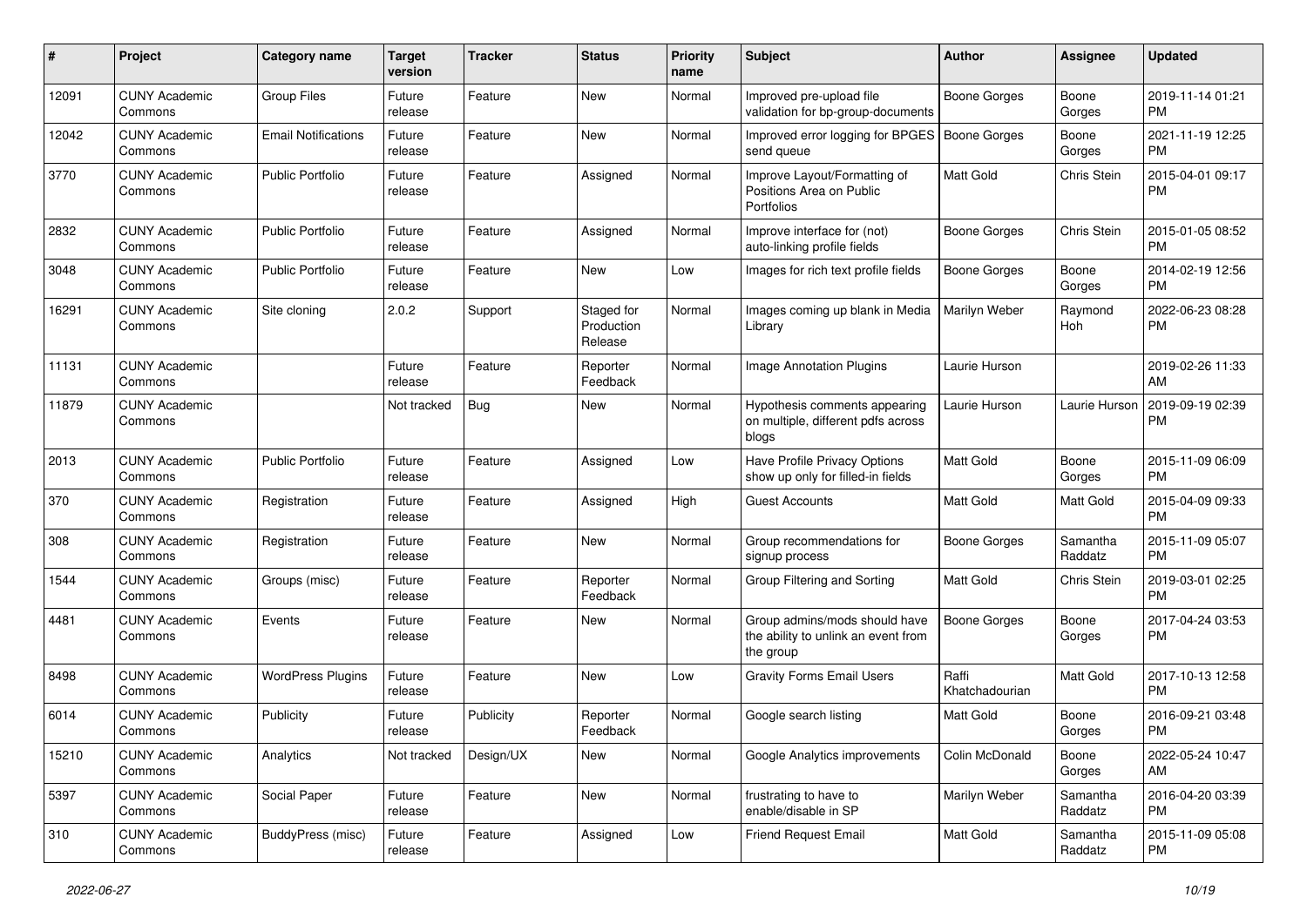| $\pmb{\#}$ | <b>Project</b>                  | Category name             | <b>Target</b><br>version | <b>Tracker</b> | <b>Status</b>        | <b>Priority</b><br>name | <b>Subject</b>                                                        | <b>Author</b>    | <b>Assignee</b>     | <b>Updated</b>                |
|------------|---------------------------------|---------------------------|--------------------------|----------------|----------------------|-------------------------|-----------------------------------------------------------------------|------------------|---------------------|-------------------------------|
| 3059       | <b>CUNY Academic</b><br>Commons | Group Forums              | Future<br>release        | Design/UX      | <b>New</b>           | Normal                  | Forum Post Permissable Content<br><b>Explanatory Text</b>             | Chris Stein      | Chris Stein         | 2015-04-02 11:27<br>AM        |
| 13457      | <b>CUNY Academic</b><br>Commons | Group Forums              | 2.0.2                    | <b>Bug</b>     | <b>New</b>           | High                    | Forum post not sending<br>notifications                               | Filipa Calado    | Raymond<br>Hoh      | 2022-06-14 11:36<br>AM        |
| 13650      | <b>CUNY Academic</b><br>Commons | Group Library             | Future<br>release        | Feature        | <b>New</b>           | Normal                  | Forum Attachments in Group<br>Library                                 | Laurie Hurson    |                     | 2021-11-19 12:30<br><b>PM</b> |
| 6426       | <b>CUNY Academic</b><br>Commons | Spam/Spam<br>Prevention   | Future<br>release        | Feature        | Assigned             | Normal                  | Force captcha on all comments?                                        | <b>Matt Gold</b> | <b>Tahir Butt</b>   | 2016-10-24 02:06<br><b>PM</b> |
| 3458       | <b>CUNY Academic</b><br>Commons | Groups (misc)             | Future<br>release        | Feature        | Assigned             | Normal                  | Filter Members of Group by<br>Campus                                  | Michael Smith    | Samantha<br>Raddatz | 2014-09-26 08:32<br><b>PM</b> |
| 412        | <b>CUNY Academic</b><br>Commons | <b>WordPress Themes</b>   | Future<br>release        | Feature        | Assigned             | Normal                  | <b>Featured Themes</b>                                                | Matt Gold        | Dominic<br>Giglio   | 2015-01-05 08:44<br><b>PM</b> |
| 13199      | <b>CUNY Academic</b><br>Commons | Group Forums              | Future<br>release        | Feature        | <b>New</b>           | Normal                  | Favoring Groups over bbPress<br>plugin                                | Colin McDonald   | Colin<br>McDonald   | 2021-11-19 12:28<br><b>PM</b> |
| 8835       | <b>CUNY Academic</b><br>Commons | Blogs (BuddyPress)        | Future<br>release        | Feature        | <b>New</b>           | Normal                  | Extend cuny.is shortlinks to sites                                    | Luke Waltzer     | Boone<br>Gorges     | 2022-04-26 11:59<br>AM        |
| 500        | <b>CUNY Academic</b><br>Commons | BuddyPress (misc)         | Future<br>release        | Feature        | Assigned             | Normal                  | <b>Export Group Data</b>                                              | Matt Gold        | Boone<br>Gorges     | 2010-12-19 12:09<br><b>PM</b> |
| 4235       | <b>CUNY Academic</b><br>Commons |                           | Not tracked              | Design/UX      | Assigned             | Normal                  | Explore user experience around<br>comments on forum topics vs<br>docs | <b>Matt Gold</b> | Samantha<br>Raddatz | 2015-07-21 10:23<br>AM        |
| 5581       | <b>CUNY Academic</b><br>Commons | Analytics                 | Future<br>release        | Feature        | Assigned             | Normal                  | <b>Explore alternatives to Google</b><br>Analytics                    | Matt Gold        | Valerie<br>Townsend | 2020-04-17 03:12<br><b>PM</b> |
| 6078       | <b>CUNY Academic</b><br>Commons | <b>Blogs (BuddyPress)</b> | Future<br>release        | Feature        | New                  | Normal                  | <b>Explore Adding Network Blog</b><br>Metadata Plugin                 | Luke Waltzer     | Luke Waltzer        | 2016-10-11 10:29<br><b>PM</b> |
| 6298       | <b>CUNY Academic</b><br>Commons | <b>User Experience</b>    | Not tracked              | Design/UX      | Assigned             | Normal                  | Examine data from survey                                              | <b>Matt Gold</b> | Margaret<br>Galvan  | 2016-10-14 12:16<br><b>PM</b> |
| 14398      | <b>CUNY Academic</b><br>Commons |                           | Not tracked              | Support        | Reporter<br>Feedback | Normal                  | Events plug-in notification<br>problem                                | Marilyn Weber    |                     | 2021-05-11 11:21<br>AM        |
| 11120      | <b>CUNY Academic</b><br>Commons | <b>WordPress Plugins</b>  | Not tracked              | <b>Bug</b>     | Reporter<br>Feedback | Normal                  | Events Manager Events Not<br>Showing Up                               | Mark Webb        |                     | 2019-02-27 04:10<br><b>PM</b> |
| 4438       | <b>CUNY Academic</b><br>Commons | Events                    | Future<br>release        | <b>Bug</b>     | Assigned             | Normal                  | Events Calendar - Export<br><b>Recurring Events</b>                   | scott voth       | Daniel Jones        | 2016-05-23 04:25<br><b>PM</b> |
| 5696       | <b>CUNY Academic</b><br>Commons | Events                    | Future<br>release        | Feature        | Assigned             | Normal                  | Events Calendar - display options<br>calendar aggregation             | <b>Matt Gold</b> | Boone<br>Gorges     | 2016-10-13 11:44<br>AM        |
| 15565      | <b>CUNY Academic</b><br>Commons |                           |                          | Support        | <b>New</b>           | Normal                  | Events - send updates to an email   Marilyn Weber<br>listserv         |                  |                     | 2022-03-10 01:06<br><b>PM</b> |
| 4592       | <b>CUNY Academic</b><br>Commons | Events                    | Future<br>release        | Design/UX      | <b>New</b>           | Normal                  | Event Creation - Venue Dropdown   Samantha Raddatz<br>Slow            |                  | Boone<br>Gorges     | 2015-09-14 04:56<br><b>PM</b> |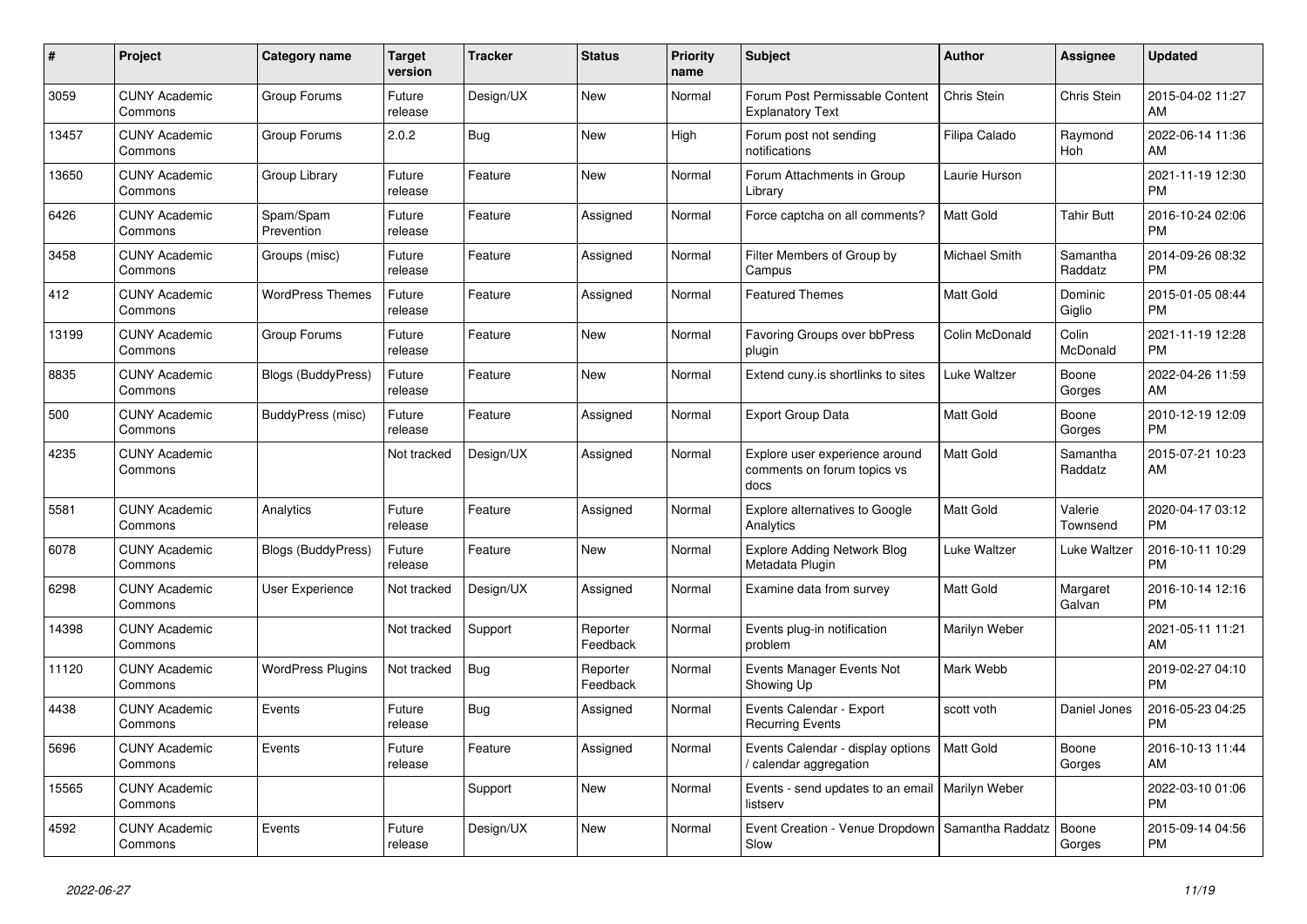| $\pmb{\#}$ | Project                         | <b>Category name</b>     | <b>Target</b><br>version | <b>Tracker</b> | <b>Status</b>        | <b>Priority</b><br>name | <b>Subject</b>                                                           | Author              | <b>Assignee</b>     | <b>Updated</b>                |
|------------|---------------------------------|--------------------------|--------------------------|----------------|----------------------|-------------------------|--------------------------------------------------------------------------|---------------------|---------------------|-------------------------------|
| 15655      | <b>CUNY Academic</b><br>Commons |                          | 2.0.2                    | Support        | Reporter<br>Feedback | Normal                  | Event Aggregator plugin?                                                 | Marilyn Weber       |                     | 2022-06-14 11:36<br>AM        |
| 11860      | <b>CUNY Academic</b><br>Commons | Registration             | Future<br>release        | Feature        | New                  | Normal                  | <b>Ensure Students Are Aware They</b><br>Can Use Aliases At Registration | scott voth          |                     | 2019-09-24 08:46<br>AM        |
| 4253       | <b>CUNY Academic</b><br>Commons | <b>Public Portfolio</b>  | Future<br>release        | Design/UX      | <b>New</b>           | Normal                  | Encourage users to add portfolio<br>content                              | Samantha Raddatz    | Samantha<br>Raddatz | 2015-07-07 11:32<br>AM        |
| 12121      | <b>CUNY Academic</b><br>Commons | <b>WordPress Plugins</b> | 2.0.2                    | Feature        | Reporter<br>Feedback | Normal                  | Embedding H5P Iframes on<br><b>Commons Site</b>                          | Laurie Hurson       | Boone<br>Gorges     | 2022-06-14 11:36<br>AM        |
| 9289       | <b>CUNY Academic</b><br>Commons | <b>WordPress Plugins</b> | Future<br>release        | <b>Bug</b>     | Reporter<br>Feedback | Normal                  | <b>Email Users Plugin</b>                                                | Laurie Hurson       | Boone<br>Gorges     | 2018-10-24 12:34<br><b>PM</b> |
| 12382      | <b>CUNY Academic</b><br>Commons | Membership               | Not tracked              | Support        | <b>New</b>           | Normal                  | Email request change                                                     | Marilyn Weber       | Marilyn<br>Weber    | 2020-02-06 12:56<br><b>PM</b> |
| 9015       | <b>CUNY Academic</b><br>Commons | Groups (misc)            | Not tracked              | Outreach       | Assigned             | Normal                  | Email group admins the email<br>addresses of their groups                | <b>Matt Gold</b>    | Matt Gold           | 2018-01-02 09:54<br>AM        |
| 14987      | <b>CUNY Academic</b><br>Commons | <b>WordPress Plugins</b> | Future<br>release        | Bug            | <b>New</b>           | Normal                  | Elementor update causes<br>database freeze-up                            | Boone Gorges        | Boone<br>Gorges     | 2021-11-29 12:02<br><b>PM</b> |
| 12198      | <b>CUNY Academic</b><br>Commons |                          | Not tracked              | Bug            | Reporter<br>Feedback | Normal                  | Duplicate listing in My Sites                                            | Tom Harbison        |                     | 2019-12-09 05:50<br><b>PM</b> |
| 7928       | <b>CUNY Academic</b><br>Commons | Group Forums             | Not tracked              | Bug            | <b>New</b>           | Normal                  | Duplicate Forum post                                                     | Luke Waltzer        | Raymond<br>Hoh      | 2017-04-11 09:27<br><b>PM</b> |
| 3662       | <b>CUNY Academic</b><br>Commons | <b>SEO</b>               | Future<br>release        | Feature        | Assigned             | Normal                  | Duplicate Content/SEO/Google<br>issues                                   | Matt Gold           | Raymond<br>Hoh      | 2015-04-13 04:37<br><b>PM</b> |
| 497        | <b>CUNY Academic</b><br>Commons | <b>WordPress Plugins</b> | Future<br>release        | Feature        | Assigned             | Normal                  | Drag and Drop Ordering on<br><b>Gallery Post Plugin</b>                  | <b>Matt Gold</b>    | Ron Rennick         | 2015-11-09 06:18<br><b>PM</b> |
| 16092      | <b>CUNY Academic</b><br>Commons |                          | Future<br>release        | Feature        | Hold                 | Normal                  | Don't show main site in Site<br>search results                           | <b>Boone Gorges</b> | Boone<br>Gorges     | 2022-05-17 03:12<br><b>PM</b> |
| 11493      | <b>CUNY Academic</b><br>Commons | Domain Mapping           | Not tracked              | Support        | Reporter<br>Feedback | Normal                  | Domain Mapping Request - Talia<br>Schaffer                               | scott voth          | Matt Gold           | 2019-08-06 08:39<br>AM        |
| 9207       | <b>CUNY Academic</b><br>Commons |                          | Future<br>release        | Support        | Reporter<br>Feedback | Normal                  | display dashboards made in<br>Tableau?                                   | Marilyn Weber       | Boone<br>Gorges     | 2018-04-10 10:42<br>AM        |
| 14940      | <b>CUNY Academic</b><br>Commons |                          |                          | <b>Bug</b>     | <b>New</b>           | Normal                  | Discrepancy between Commons<br>profile "sites" and actual # of sites     | Laurie Hurson       |                     | 2021-11-08 11:09<br>AM        |
| 11386      | <b>CUNY Academic</b><br>Commons | WordPress - Media        | Not tracked              | Support        | Reporter<br>Feedback | Normal                  | disappearing images                                                      | scott voth          | Boone<br>Gorges     | 2019-05-14 10:32<br>AM        |
| 5691       | <b>CUNY Academic</b><br>Commons | Blogs (BuddyPress)       | Future<br>release        | Bug            | Assigned             | High                    | Differing numbers on Sites display                                       | <b>Matt Gold</b>    | Raymond<br>Hoh      | 2016-06-13 01:37<br><b>PM</b> |
| 15260      | <b>CUNY Academic</b><br>Commons |                          |                          | Support        | Reporter<br>Feedback | Normal                  | Diacritical markings   European<br><b>Stages</b>                         | Marilyn Weber       |                     | 2022-02-04 08:16<br>AM        |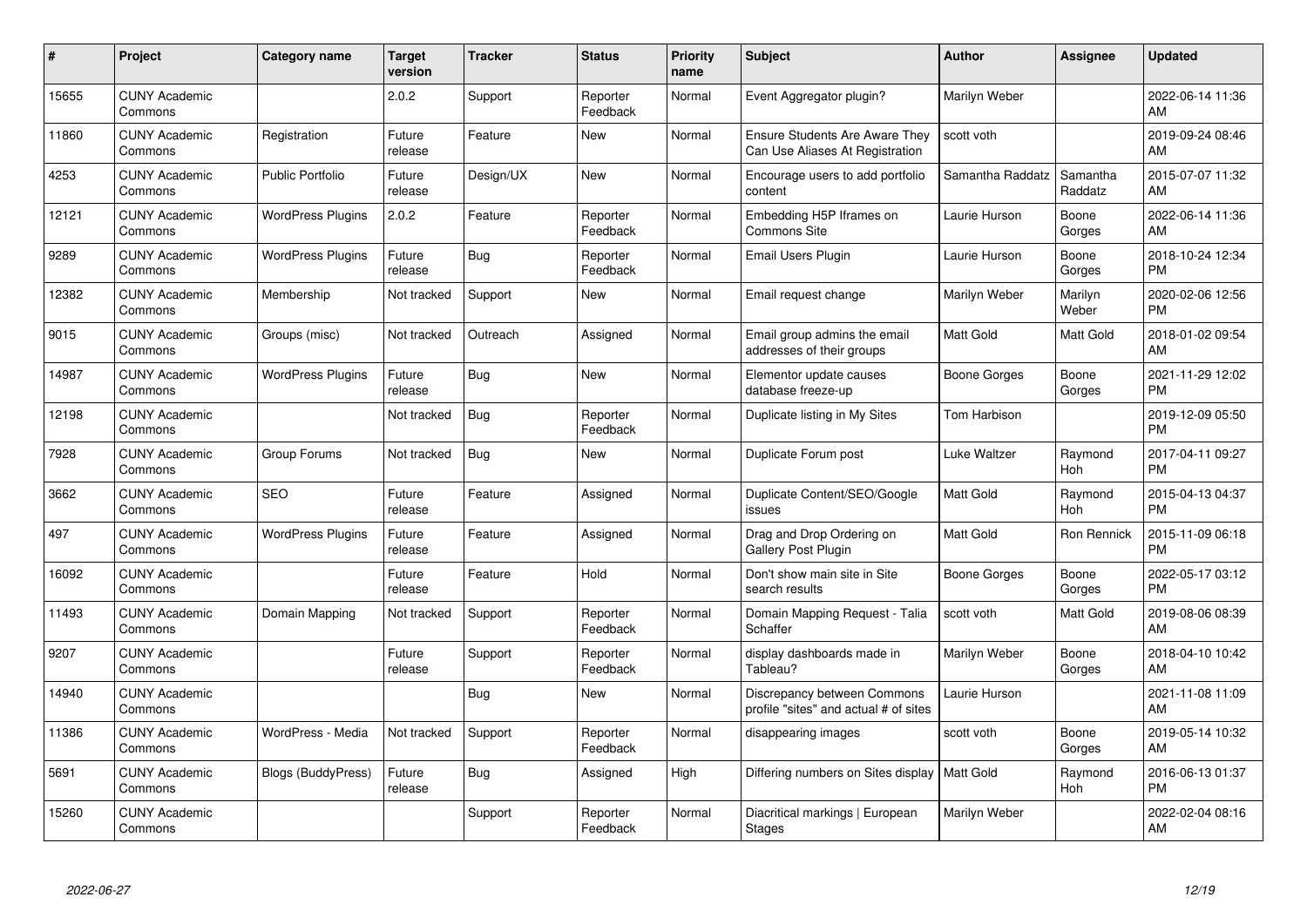| #     | Project                                                                 | <b>Category name</b>       | Target<br>version | <b>Tracker</b> | <b>Status</b>        | <b>Priority</b><br>name | <b>Subject</b>                                                                | <b>Author</b>           | <b>Assignee</b>       | <b>Updated</b>                |
|-------|-------------------------------------------------------------------------|----------------------------|-------------------|----------------|----------------------|-------------------------|-------------------------------------------------------------------------------|-------------------------|-----------------------|-------------------------------|
| 2754  | <b>CUNY Academic</b><br>Commons                                         | Design                     | Future<br>release | Feature        | Assigned             | Normal                  | Determine strategy for CAC logo<br>handling in top header                     | Micki Kaufman           | Chris Stein           | 2015-01-05 08:53<br><b>PM</b> |
| 11509 | <b>CUNY Academic</b><br>Commons                                         |                            | Not tracked       | Support        | Reporter<br>Feedback | Normal                  | deleted Page causing a Menu<br>problem?                                       | Marilyn Weber           |                       | 2019-06-04 09:54<br>AM        |
| 13430 | <b>CUNY Academic</b><br>Commons                                         | Reply By Email             | Not tracked       | <b>Bug</b>     | New                  | Normal                  | Delay in RBE                                                                  | Luke Waltzer            | Raymond<br>Hoh        | 2020-10-13 11:16<br>AM        |
| 333   | <b>CUNY Academic</b><br>Commons                                         | <b>Email Notifications</b> | Future<br>release | Feature        | Assigned             | Low                     | Delay Forum Notification Email<br>Delivery Until After Editing Period<br>Ends | Matt Gold               | Raymond<br>Hoh        | 2015-11-09 06:01<br><b>PM</b> |
| 6665  | <b>CUNY Academic</b><br>Commons                                         |                            | Not tracked       | Publicity      | <b>New</b>           | Normal                  | Dead Link in 1.10 announcement<br>post                                        | Paige Dupont            | <b>Stephen Real</b>   | 2016-12-01 03:11<br><b>PM</b> |
| 3192  | <b>CUNY Academic</b><br>Commons                                         | Group Forums               | Future<br>release | Feature        | Assigned             | Normal                  | Customizable forum views for<br>bbPress 2.x group forums                      | <b>Boone Gorges</b>     | Raymond<br><b>Hoh</b> | 2015-11-09 12:47<br><b>PM</b> |
| 13946 | <b>CUNY Academic</b><br>Commons                                         | <b>WordPress Plugins</b>   | 2.1.0             | Support        | Assigned             | Normal                  | <b>Custom Embed handler For</b><br>OneDrive files                             | scott voth              | Raymond<br><b>Hoh</b> | 2022-05-26 10:46<br>AM        |
| 13328 | <b>CUNY Academic</b><br>Commons                                         | Group Forums               | Not tracked       | <b>Bug</b>     | Reporter<br>Feedback | Normal                  | cross-posting in two related<br>groups                                        | Marilyn Weber           | Raymond<br><b>Hoh</b> | 2020-09-15 10:39<br><b>PM</b> |
| 5183  | <b>CUNY Academic</b><br>Commons                                         | Social Paper               | Future<br>release | Design/UX      | <b>New</b>           | Normal                  | Creating a new paper when<br>viewing an existing paper                        | Raffi<br>Khatchadourian | Samantha<br>Raddatz   | 2016-02-02 12:09<br><b>PM</b> |
| 14787 | <b>CUNY Academic</b><br>Commons                                         | <b>Plugin Packages</b>     | Future<br>release | Feature        | <b>New</b>           | Normal                  | Creating a "Design" plugin<br>package                                         | Laurie Hurson           | scott voth            | 2022-04-27 04:56<br>PM        |
| 287   | <b>CUNY Academic</b><br>Commons                                         | WordPress (misc)           | Future<br>release | Feature        | Assigned             | Normal                  | Create troubleshooting tool for<br>account sign-up                            | Matt Gold               | Boone<br>Gorges       | 2015-11-09 06:17<br><b>PM</b> |
| 8440  | <b>CUNY Academic</b><br>Commons                                         | Onboarding                 | Not tracked       | <b>Bug</b>     | <b>New</b>           | Normal                  | Create Test Email Accounts for<br><b>Onboarding Project</b>                   | Stephen Real            | <b>Stephen Real</b>   | 2017-08-01 09:49<br><b>PM</b> |
| 8666  | <b>CUNY Academic</b><br>Commons                                         | Teaching                   | Not tracked       | Documentation  | Assigned             | Normal                  | Create Teaching on the<br>Commons Resource Page                               | <b>Matt Gold</b>        | Laurie Hurson         | 2019-09-23 03:16<br><b>PM</b> |
| 10439 | <b>CUNY Academic</b><br>Commons                                         | Design                     | 2.1.0             | Design/UX      | New                  | Normal                  | <b>Create Style Guide for Commons</b>                                         | Sonja Leix              | Sara Cannon           | 2022-06-23 06:20<br><b>PM</b> |
| 12062 | AD/O365 Transition<br>from NonMatric to<br><b>Matriculated Students</b> |                            |                   | Feature        | In Progress          | Normal                  | create solution and console<br>project                                        | Emilio Rodriguez        | Emilio<br>Rodriguez   | 2019-11-12 03:56<br><b>PM</b> |
| 3615  | <b>CUNY Academic</b><br>Commons                                         | Redmine                    | Not tracked       | Feature        | <b>New</b>           | Low                     | Create Redmine issues via email                                               | Dominic Giglio          | Boone<br>Gorges       | 2017-11-16 11:36<br>AM        |
| 4053  | <b>CUNY Academic</b><br>Commons                                         | Events                     | Future<br>release | Feature        | Assigned             | Normal                  | Create new tab for past events                                                | Matt Gold               | Boone<br>Gorges       | 2015-05-12 02:10<br><b>PM</b> |
| 365   | <b>CUNY Academic</b><br>Commons                                         | WordPress (misc)           | Future<br>release | Feature        | Assigned             | Normal                  | <b>Create Mouseover Tooltips</b><br>throughout Site                           | Matt Gold               | Chris Stein           | 2015-11-09 06:18<br><b>PM</b> |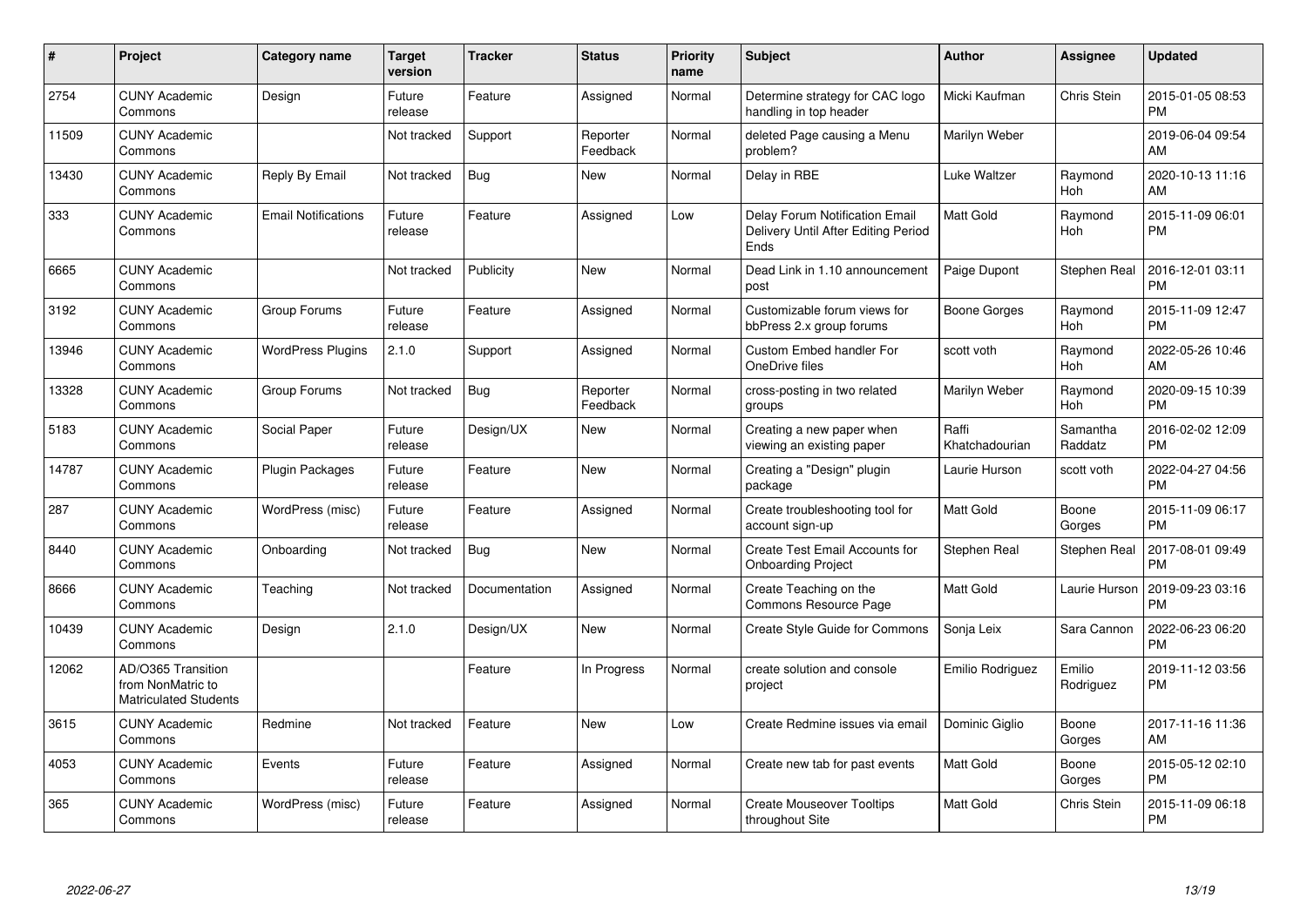| #     | <b>Project</b>                  | <b>Category name</b>    | <b>Target</b><br>version | <b>Tracker</b> | <b>Status</b> | Priority<br>name | <b>Subject</b>                                                                        | <b>Author</b>    | Assignee            | <b>Updated</b>                |
|-------|---------------------------------|-------------------------|--------------------------|----------------|---------------|------------------|---------------------------------------------------------------------------------------|------------------|---------------------|-------------------------------|
| 636   | <b>CUNY Academic</b><br>Commons | WordPress (misc)        | Not tracked              | Support        | Assigned      | Normal           | Create Lynda.com-like Table of<br>Contents for Prospective Tutorial<br>Screencasts    | Matt Gold        | scott voth          | 2016-02-23 03:12<br><b>PM</b> |
| 6115  | <b>CUNY Academic</b><br>Commons | Publicity               | Not tracked              | Feature        | Assigned      | Normal           | create digital signage for GC                                                         | Matt Gold        | scott voth          | 2016-10-11 10:09<br>РM        |
| 5955  | <b>CUNY Academic</b><br>Commons | Outreach                | Future<br>release        | Feature        | Assigned      | Normal           | Create auto-newsletter for<br>commons members                                         | Matt Gold        | Luke Waltzer        | 2016-08-30 10:34<br>AM        |
| 3657  | <b>CUNY Academic</b><br>Commons | WordPress (misc)        | Not tracked              | Feature        | New           | Normal           | Create alert for GC email<br>addresses                                                | Matt Gold        | Matt Gold           | 2016-04-14 11:29<br>PМ        |
| 2753  | <b>CUNY Academic</b><br>Commons | <b>Public Portfolio</b> | Future<br>release        | Feature        | New           | Normal           | Create actual actual tagification in<br>academic interests and other<br>fields        | Micki Kaufman    | Boone<br>Gorges     | 2015-01-05 08:52<br>PМ        |
| 3080  | <b>CUNY Academic</b><br>Commons | <b>Group Files</b>      | Future<br>release        | Feature        | Assigned      | Low              | Create a system to keep track of<br>file changes                                      | Matt Gold        | Boone<br>Gorges     | 2014-02-26 10:04<br><b>PM</b> |
| 9643  | <b>CUNY Academic</b><br>Commons | Publicity               | Not tracked              | Feature        | New           | Normal           | Create a page on the Commons<br>for logos etc.                                        | Stephen Real     | Stephen Real        | 2018-04-24 10:53<br>AM        |
| 8837  | <b>CUNY Academic</b><br>Commons |                         | Not tracked              | Feature        | Assigned      | Normal           | Create a form to request info from<br>people requesting premium<br>themes and plugins | <b>Matt Gold</b> | Marilyn<br>Weber    | 2017-11-14 03:35<br><b>PM</b> |
| 3509  | <b>CUNY Academic</b><br>Commons | Publicity               | 1.7                      | Publicity      | <b>New</b>    | Normal           | Create 1.7 digital signage imagery                                                    | Micki Kaufman    | Marilyn<br>Weber    | 2014-10-01 12:40<br><b>PM</b> |
| 4238  | <b>CUNY Academic</b><br>Commons | Events                  | Future<br>release        | Feature        | Assigned      | Normal           | Copy Events to Other Groups?                                                          | Matt Gold        | Boone<br>Gorges     | 2015-07-02 10:08<br>AM        |
| 13949 | <b>CUNY Academic</b><br>Commons |                         | Not tracked              | Bug            | <b>New</b>    | Normal           | Continued debugging of runaway<br>MySQL connections                                   | Matt Gold        | Boone<br>Gorges     | 2021-09-14 10:42<br>AM        |
| 599   | <b>CUNY Academic</b><br>Commons | BuddyPress (misc)       | Future<br>release        | Feature        | Assigned      | Normal           | Consider adding rating plugins for<br>BuddyPress/BBPress                              | Matt Gold        | Boone<br>Gorges     | 2011-08-22 06:50<br><b>PM</b> |
| 8756  | <b>CUNY Academic</b><br>Commons | Group Blogs             | Future<br>release        | Feature        | Hold          | Normal           | Connect multiple blogs to one<br>group?                                               | Matt Gold        | Boone<br>Gorges     | 2017-09-30 10:42<br>AM        |
| 6392  | <b>CUNY Academic</b><br>Commons | Group Forums            | Future<br>release        | Design/UX      | Assigned      | Low              | <b>Composition/Preview Panes in</b><br>Forum Posts                                    | Luke Waltzer     | Paige Dupont        | 2016-10-21 04:26<br>PM        |
| 940   | <b>CUNY Academic</b><br>Commons | Redmine                 | Future<br>release        | Feature        | Assigned      | Low              | Communication with users after<br>releases                                            | Matt Gold        | Dominic<br>Giglio   | 2012-09-09 04:36<br>PM        |
| 14936 | <b>CUNY Academic</b><br>Commons |                         |                          | <b>Bug</b>     | <b>New</b>    | Normal           | Commons websites blocked by<br>SPS campus network                                     | Laurie Hurson    |                     | 2021-11-03 03:57<br><b>PM</b> |
| 3473  | <b>CUNY Academic</b><br>Commons | User Experience         | Future<br>release        | Feature        | Assigned      | Normal           | Commons profile: Add help info<br>about "Positions" replacing "title"                 | Keith Miyake     | Samantha<br>Raddatz | 2015-11-09 02:28<br><b>PM</b> |
| 14394 | <b>CUNY Academic</b><br>Commons |                         | Not tracked              | Feature        | <b>New</b>    | Normal           | Commons News Site - redesign                                                          | scott voth       | scott voth          | 2021-09-14 10:46<br>AM        |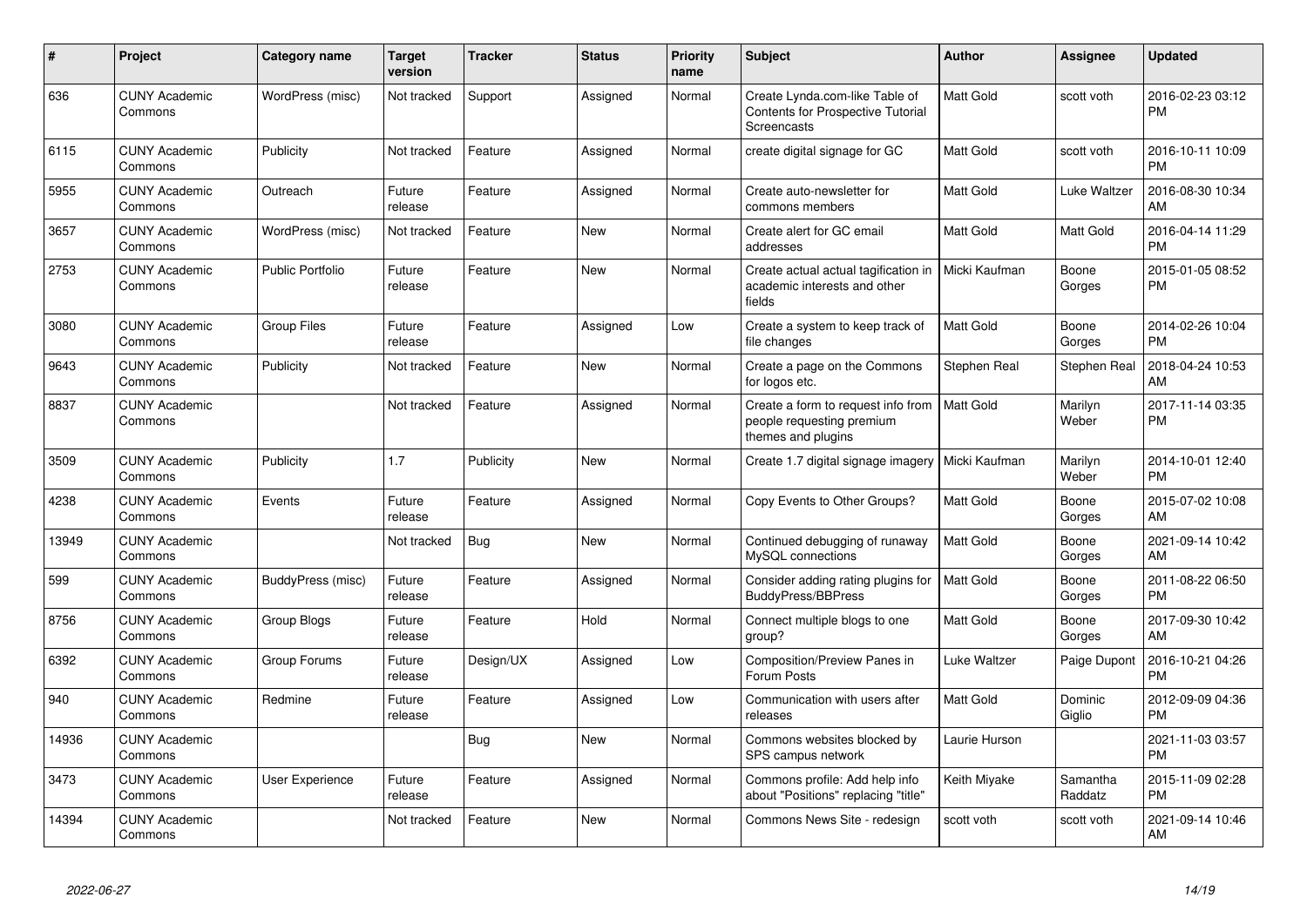| #     | <b>Project</b>                  | <b>Category name</b>       | <b>Target</b><br>version | <b>Tracker</b> | <b>Status</b>        | <b>Priority</b><br>name | <b>Subject</b>                                                     | <b>Author</b>           | <b>Assignee</b>       | <b>Updated</b>                |
|-------|---------------------------------|----------------------------|--------------------------|----------------|----------------------|-------------------------|--------------------------------------------------------------------|-------------------------|-----------------------|-------------------------------|
| 11149 | <b>CUNY Academic</b><br>Commons |                            | Not tracked              | Support        | Reporter<br>Feedback | Normal                  | comments getting blocked                                           | Marilyn Weber           | Raymond<br>Hoh        | 2019-03-26 11:40<br>AM        |
| 8078  | <b>CUNY Academic</b><br>Commons | <b>WordPress Plugins</b>   | Future<br>release        | System Upgrade | Assigned             | Normal                  | <b>CommentPress Updates</b>                                        | Margaret Galvan         | Christian<br>Wach     | 2017-05-08 03:49<br><b>PM</b> |
| 12573 | <b>CUNY Academic</b><br>Commons | <b>WordPress Plugins</b>   | Future<br>release        | Bug            | <b>New</b>           | Normal                  | <b>CommentPress Core Issues</b>                                    | scott voth              |                       | 2020-03-24 04:32<br><b>PM</b> |
| 11519 | <b>CUNY Academic</b><br>Commons |                            | Not tracked              | Support        | Assigned             | Normal                  | comment option not appearing                                       | Marilyn Weber           |                       | 2019-09-24 10:28<br>AM        |
| 13331 | <b>CUNY Academic</b><br>Commons | Site cloning               | Future<br>release        | Bug            | <b>New</b>           | Normal                  | Combine Site Template and<br>Clone operations                      | Boone Gorges            | Jeremy Felt           | 2021-11-19 12:39<br><b>PM</b> |
| 10982 | <b>CUNY Academic</b><br>Commons | Domain Mapping             | Not tracked              | Support        | Reporter<br>Feedback | Normal                  | <b>CNAME</b> question                                              | scott voth              |                       | 2019-01-22 04:29<br><b>PM</b> |
| 11449 | <b>CUNY Academic</b><br>Commons | WordPress - Media          | Not tracked              | Support        | Reporter<br>Feedback | Normal                  | Cloning Media Library for JITP<br>from Staging to Production Site  | Patrick DeDauw          | Boone<br>Gorges       | 2019-05-13 12:00<br><b>PM</b> |
| 9346  | <b>CUNY Academic</b><br>Commons | WordPress (misc)           | Not tracked              | Bug            | <b>New</b>           | Normal                  | Clone cetls.bmcc.cuny.edu for<br>development                       | Owen Roberts            | Raymond<br><b>Hoh</b> | 2018-03-06 05:35<br><b>PM</b> |
| 14994 | <b>CUNY Academic</b><br>Commons | cdev.gc.cuny.edu           | Not tracked              | Support        | In Progress          | Normal                  | Clear Cache on CDEV                                                | scott voth              | Raymond<br>Hoh        | 2021-12-07 03:51<br><b>PM</b> |
| 10657 | <b>CUNY Academic</b><br>Commons |                            | Not tracked              | Support        | Reporter<br>Feedback | Normal                  | child theme problems                                               | Marilyn Weber           |                       | 2018-11-08 01:19<br><b>PM</b> |
| 5992  | <b>CUNY Academic</b><br>Commons | <b>Email Notifications</b> | Future<br>release        | Feature        | <b>New</b>           | Normal                  | Changing the From line of<br>autogenerated blog emails             | Marilyn Weber           |                       | 2018-09-27 05:19<br><b>PM</b> |
| 11624 | <b>CUNY Academic</b><br>Commons | WordPress (misc)           | Not tracked              | Support        | <b>New</b>           | Normal                  | Change pages into posts or swap<br>database for a Commons site?    | Stephen Klein           | Raymond<br>Hoh        | 2019-07-09 11:04<br>AM        |
| 4404  | <b>CUNY Academic</b><br>Commons | <b>Public Portfolio</b>    | Future<br>release        | Design/UX      | Assigned             | Normal                  | Change color of permissions info<br>on portfolio editing interface | Matt Gold               | Samantha<br>Raddatz   | 2015-08-11 05:28<br><b>PM</b> |
| 14184 | <b>CUNY Academic</b><br>Commons | <b>Public Portfolio</b>    | Future<br>release        | Feature        | <b>New</b>           | Normal                  | Centralized mechanism for storing<br><b>Campus affiliations</b>    | Boone Gorges            | Boone<br>Gorges       | 2022-01-04 11:35<br>AM        |
| 11649 | <b>CUNY Academic</b><br>Commons | <b>WordPress Plugins</b>   | 2.0.2                    | Bug            | In Progress          | Normal                  | CC license displayed on every<br>page                              | Gina Cherry             | Raymond<br><b>Hoh</b> | 2022-06-14 11:36<br>AM        |
| 6755  | <b>CUNY Academic</b><br>Commons | WordPress (misc)           | Future<br>release        | <b>Bug</b>     | <b>New</b>           | Normal                  | Cannot Deactivate Plugin                                           | Laura Kane              |                       | 2016-11-16 01:12<br><b>PM</b> |
| 15516 | <b>CUNY Academic</b><br>Commons | <b>WordPress Plugins</b>   |                          | Bug            | Reporter<br>Feedback | Normal                  | Can't publish or save draft of post<br>on wordpress.com            | Raffi<br>Khatchadourian | Raymond<br>Hoh        | 2022-03-02 05:52<br><b>PM</b> |
| 13975 | <b>CUNY Academic</b><br>Commons | Social Paper               | Not tracked              | Support        | Reporter<br>Feedback | Normal                  | can't approve comments on<br>Social Paper paper                    | Marilyn Weber           |                       | 2021-02-12 09:33<br>AM        |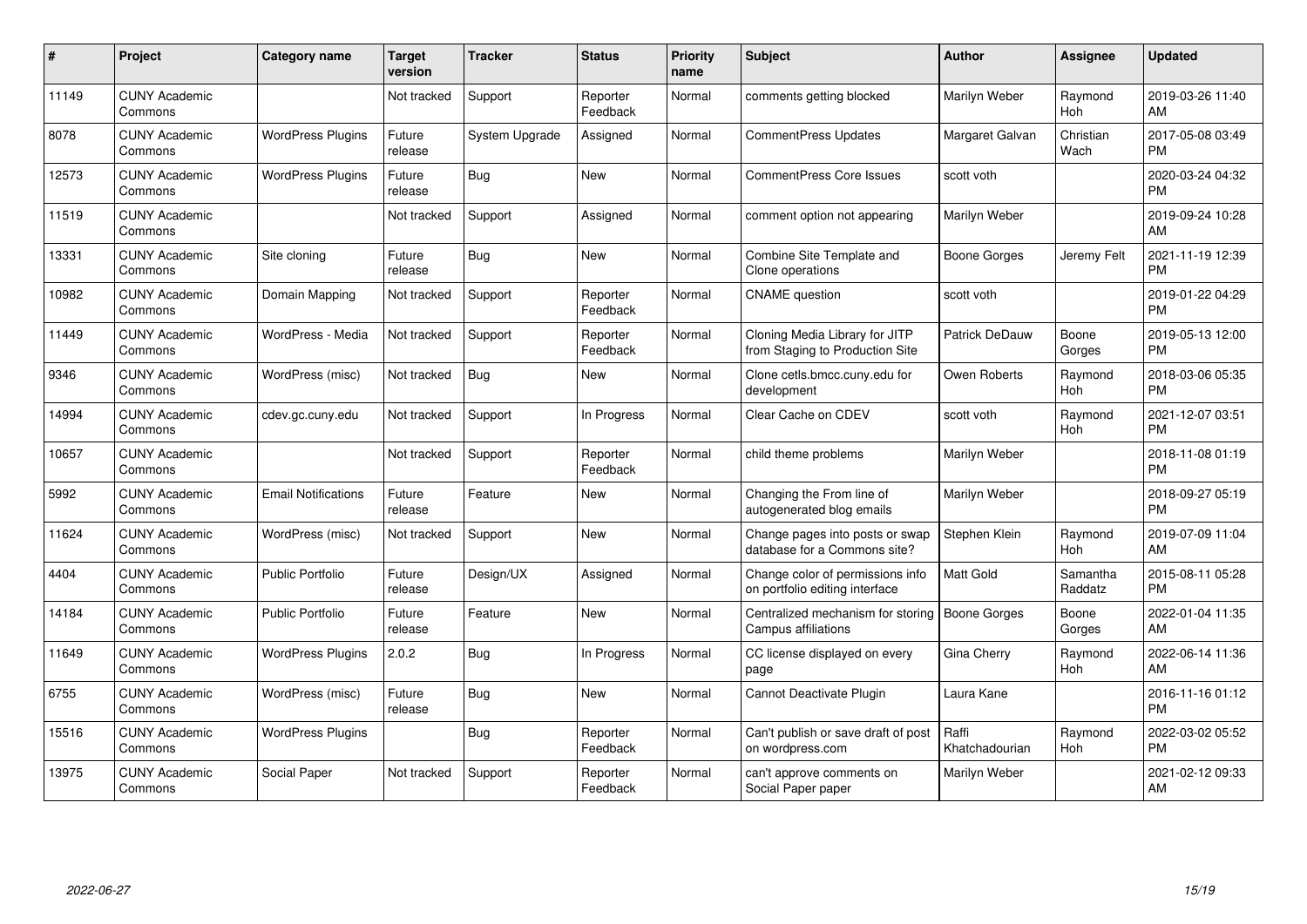| $\#$  | <b>Project</b>                  | <b>Category name</b>     | <b>Target</b><br>version | <b>Tracker</b> | <b>Status</b>        | Priority<br>name | <b>Subject</b>                                                                                                                                        | <b>Author</b>           | <b>Assignee</b>     | <b>Updated</b>                |
|-------|---------------------------------|--------------------------|--------------------------|----------------|----------------------|------------------|-------------------------------------------------------------------------------------------------------------------------------------------------------|-------------------------|---------------------|-------------------------------|
| 5058  | <b>CUNY Academic</b><br>Commons | Social Paper             | Future<br>release        | Feature        | <b>New</b>           | Low              | Can there be a clearer signal that<br>even when comments have<br>already been made you add<br>comments by clicking on the side?<br>(SP suggestion #5) | Marilyn Weber           | Samantha<br>Raddatz | 2016-02-11 10:24<br><b>PM</b> |
| 2167  | <b>CUNY Academic</b><br>Commons | WordPress (misc)         | Future<br>release        | Bug            | Assigned             | Normal           | CAC-Livestream Plugin Issues                                                                                                                          | Michael Smith           | Dominic<br>Giglio   | 2015-01-02 03:06<br><b>PM</b> |
| 16294 | <b>CUNY Academic</b><br>Commons |                          |                          | <b>Bug</b>     | <b>New</b>           | Urgent           | CAC is down                                                                                                                                           | Raffi<br>Khatchadourian |                     | 2022-06-27 02:00<br><b>PM</b> |
| 4980  | <b>CUNY Academic</b><br>Commons | Home Page                | Future<br>release        | Feature        | Assigned             | Normal           | <b>CAC Featured Content -- Adding</b><br>Randomization                                                                                                | Matt Gold               | Boone<br>Gorges     | 2016-12-12 03:01<br><b>PM</b> |
| 364   | <b>CUNY Academic</b><br>Commons | <b>WordPress Plugins</b> | Future<br>release        | Feature        | <b>New</b>           | Normal           | <b>Bulletin Board</b>                                                                                                                                 | Matt Gold               |                     | 2015-01-05 08:50<br><b>PM</b> |
| 1417  | <b>CUNY Academic</b><br>Commons | <b>BuddyPress Docs</b>   | Future<br>release        | Feature        | Assigned             | Low              | Bulk actions for BuddyPress Docs                                                                                                                      | <b>Boone Gorges</b>     | Boone<br>Gorges     | 2016-10-17 10:41<br><b>PM</b> |
| 618   | <b>CUNY Academic</b><br>Commons | <b>BuddyPress Docs</b>   | Future<br>release        | Feature        | Assigned             | Normal           | BuddyPress Docs: export formats                                                                                                                       | <b>Boone Gorges</b>     | Boone<br>Gorges     | 2015-11-09 05:38<br><b>PM</b> |
| 3042  | <b>CUNY Academic</b><br>Commons | <b>Public Portfolio</b>  | Future<br>release        | Feature        | Assigned             | Normal           | Browsing member interests                                                                                                                             | <b>Matt Gold</b>        | Boone<br>Gorges     | 2015-03-21 09:04<br><b>PM</b> |
| 6749  | <b>CUNY Academic</b><br>Commons | Events                   | Future<br>release        | Bug            | <b>New</b>           | Low              | BPEO iCal request can trigger<br>very large number of DB queries                                                                                      | <b>Boone Gorges</b>     | Raymond<br>Hoh      | 2016-11-15 10:09<br><b>PM</b> |
| 7624  | <b>CUNY Academic</b><br>Commons | BuddyPress (misc)        | Future<br>release        | Design/UX      | <b>New</b>           | Normal           | <b>BP</b> Notifications                                                                                                                               | Luke Waltzer            | Paige Dupont        | 2017-02-08 10:43<br><b>PM</b> |
| 11415 | <b>CUNY Academic</b><br>Commons | <b>WordPress Plugins</b> | Not tracked              | <b>Bug</b>     | Reporter<br>Feedback | Normal           | Blog Subscriptions in Jetpack                                                                                                                         | Laurie Hurson           |                     | 2019-05-14 10:34<br>AM        |
| 14113 | <b>CUNY Academic</b><br>Commons | WordPress (misc)         | Future<br>release        | Bug            | Hold                 | Normal           | Block Editor Not Working on this<br>page - Json error                                                                                                 | scott voth              | Boone<br>Gorges     | 2021-03-05 11:01<br>AM        |
| 12911 | <b>CUNY Academic</b><br>Commons |                          | Not tracked              | Feature        | New                  | Normal           | Block access to xmlrpc.php based<br>on User-Agent                                                                                                     | <b>Boone Gorges</b>     | Boone<br>Gorges     | 2020-06-09 05:12<br><b>PM</b> |
| 635   | <b>CUNY Academic</b><br>Commons | BuddyPress (misc)        | Future<br>release        | Feature        | Assigned             | Normal           | Big Blue Button -<br>Videoconferencing in Groups and<br><b>Blogs</b>                                                                                  | Matt Gold               | Boone<br>Gorges     | 2011-03-14 03:24<br><b>PM</b> |
| 1166  | <b>CUNY Academic</b><br>Commons | <b>Email Invitations</b> | Future<br>release        | Feature        | <b>New</b>           | Low              | Better organizational tools for<br>Sent Invites                                                                                                       | Boone Gorges            | Boone<br>Gorges     | 2015-11-09 06:02<br><b>PM</b> |
| 14309 | <b>CUNY Academic</b><br>Commons | Group Library            | Future<br>release        | Feature        | <b>New</b>           | Normal           | Better handling of<br>bp group document file<br>download attempts when file is<br>not present                                                         | <b>Boone Gorges</b>     | Boone<br>Gorges     | 2021-11-19 12:28<br><b>PM</b> |
| 15923 | <b>CUNY Academic</b><br>Commons |                          | Not tracked              | Feature        | Reporter<br>Feedback | Normal           | <b>Bellows Plugin Adjustments</b>                                                                                                                     | Laurie Hurson           |                     | 2022-04-20 10:10<br>AM        |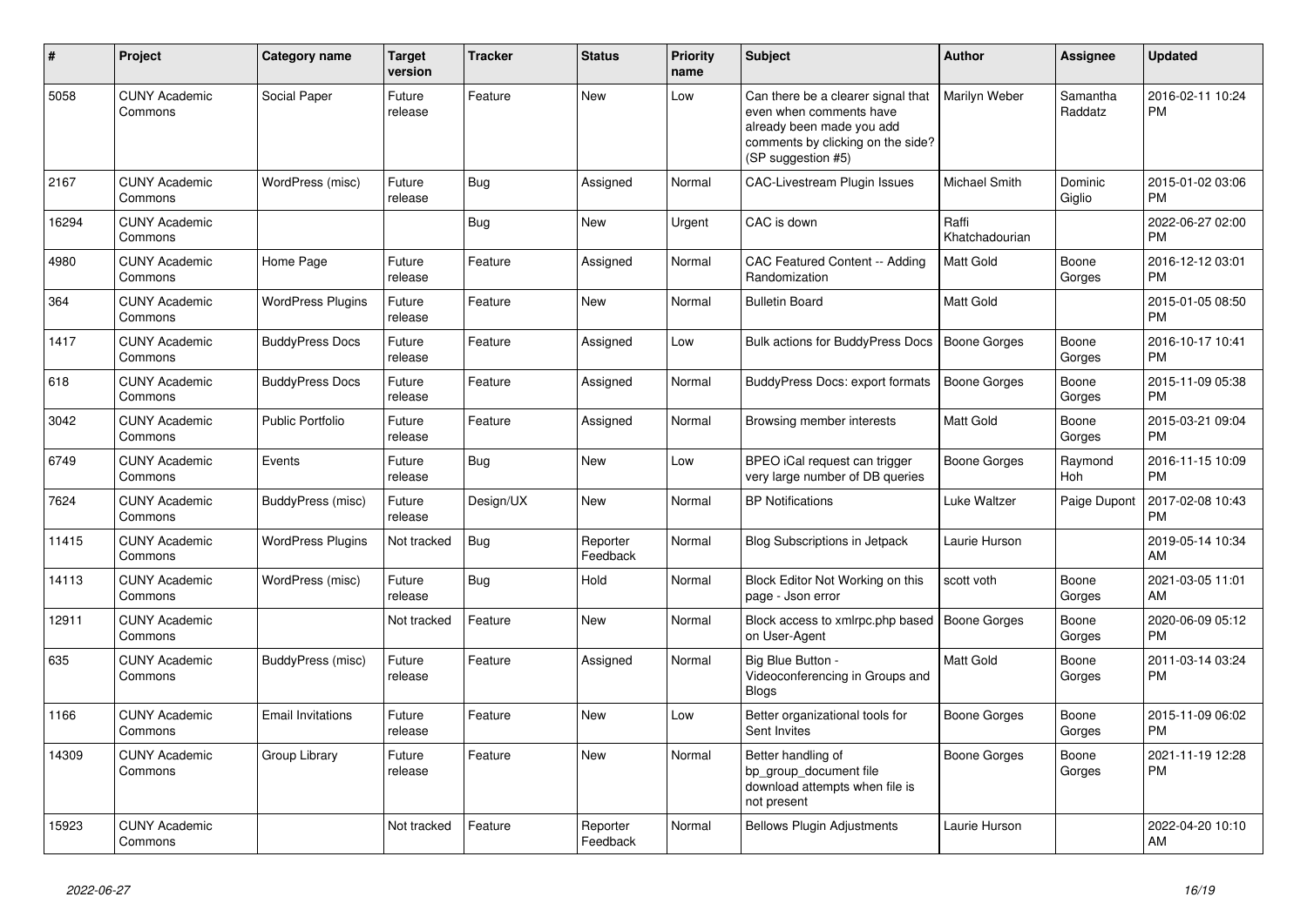| #     | Project                         | Category name            | <b>Target</b><br>version | <b>Tracker</b> | <b>Status</b>        | Priority<br>name | <b>Subject</b>                                                                       | <b>Author</b>       | Assignee           | <b>Updated</b>                |
|-------|---------------------------------|--------------------------|--------------------------|----------------|----------------------|------------------|--------------------------------------------------------------------------------------|---------------------|--------------------|-------------------------------|
| 3193  | <b>CUNY Academic</b><br>Commons | Group Forums             | Future<br>release        | Feature        | Assigned             | Normal           | bbPress 2.x dynamic roles and<br><b>RBE</b>                                          | Boone Gorges        | Boone<br>Gorges    | 2014-09-30 01:30<br><b>PM</b> |
| 11787 | <b>CUNY Academic</b><br>Commons |                          | Not tracked              | Support        | Reporter<br>Feedback | Normal           | automated comments notifications<br>on ZenDesk                                       | Marilyn Weber       |                    | 2019-08-26 06:18<br><b>PM</b> |
| 13466 | <b>CUNY Academic</b><br>Commons | Cavalcade                | Future<br>release        | Feature        | New                  | Normal           | Automated cleanup for duplicate<br>Cavalcade tasks                                   | Boone Gorges        | Boone<br>Gorges    | 2020-10-13 05:24<br><b>PM</b> |
| 9211  | <b>CUNY Academic</b><br>Commons | <b>WordPress Plugins</b> | Future<br>release        | Support        | Reporter<br>Feedback | Normal           | Auto-Role Setting in Forum Plugin<br><b>Causing Some Confusion</b>                   | Luke Waltzer        | Boone<br>Gorges    | 2018-03-13 11:44<br>AM        |
| 11243 | <b>CUNY Academic</b><br>Commons | BuddyPress (misc)        | Future<br>release        | Bug            | <b>New</b>           | Normal           | Audit bp-custom.php                                                                  | Raymond Hoh         | Raymond<br>Hoh     | 2022-04-26 11:59<br>AM        |
| 5489  | <b>CUNY Academic</b><br>Commons | Social Paper             | Future<br>release        | Feature        | <b>New</b>           | Normal           | Asc/desc sorting for Social Paper<br>directories                                     | Boone Gorges        |                    | 2016-04-21 10:06<br><b>PM</b> |
| 15176 | <b>CUNY Academic</b><br>Commons |                          | Not tracked              | Support        | Reporter<br>Feedback | Normal           | Archiving Q Writing & Old<br>Wordpress Sites on the Commons                          | Laurie Hurson       |                    | 2022-02-08 10:28<br>AM        |
| 14439 | <b>CUNY Academic</b><br>Commons | Spam/Spam<br>Prevention  | 2.0.2                    | Support        | Assigned             | Normal           | Aprroved comments held for<br>moderation                                             | Laurie Hurson       | Raymond<br>Hoh     | 2022-06-14 11:36<br>AM        |
| 2523  | <b>CUNY Academic</b><br>Commons | <b>BuddyPress Docs</b>   | Future<br>release        | Feature        | Assigned             | Normal           | Allow Users to Upload Images to<br><b>BP</b> Docs                                    | Matt Gold           | Boone<br>Gorges    | 2015-11-09 06:14<br><b>PM</b> |
| 6332  | <b>CUNY Academic</b><br>Commons | WordPress (misc)         | Future<br>release        | Feature        | <b>New</b>           | Normal           | Allow uploaded files to be marked<br>as private in an ad hoc way                     | Boone Gorges        |                    | 2016-10-17 11:41<br><b>PM</b> |
| 1165  | <b>CUNY Academic</b><br>Commons | <b>Email Invitations</b> | Future<br>release        | Feature        | Assigned             | Low              | Allow saved lists of invitees under<br>Send Invites                                  | <b>Boone Gorges</b> | Boone<br>Gorges    | 2015-11-09 06:03<br><b>PM</b> |
| 13835 | <b>CUNY Academic</b><br>Commons | WordPress (misc)         | Future<br>release        | Feature        | <b>New</b>           | Normal           | Allow OneSearch widget to have<br>'CUNY' as campus                                   | Boone Gorges        | Boone<br>Gorges    | 2021-11-19 12:39<br><b>PM</b> |
| 4635  | <b>CUNY Academic</b><br>Commons | Authentication           | Future<br>release        | Feature        | <b>New</b>           | Normal           | Allow non-WP authentication                                                          | <b>Boone Gorges</b> | Sonja Leix         | 2019-03-01 02:05<br><b>PM</b> |
| 3308  | <b>CUNY Academic</b><br>Commons | Group Invitations        | Future<br>release        | Feature        | Assigned             | Normal           | Allow members to rescind group<br>invitations                                        | <b>Matt Gold</b>    | Boone<br>Gorges    | 2015-04-01 08:53<br><b>PM</b> |
| 3354  | <b>CUNY Academic</b><br>Commons | <b>Group Files</b>       | Future<br>release        | Feature        | Assigned             | Low              | Allow Group Download of Multiple<br><b>Selected Files</b>                            | <b>Matt Gold</b>    | Chris Stein        | 2014-08-01 08:50<br>AM        |
| 1167  | <b>CUNY Academic</b><br>Commons | <b>Email Invitations</b> | Future<br>release        | Feature        | <b>New</b>           | Low              | Allow email invitations to be<br>resent                                              | Boone Gorges        | Boone<br>Gorges    | 2015-11-12 12:53<br>AM        |
| 5016  | <b>CUNY Academic</b><br>Commons | Events                   | Future<br>release        | Feature        | Assigned             | Low              | Allow comments to be posted on<br>events                                             | <b>Matt Gold</b>    | Raymond<br>Hoh     | 2019-03-01 02:23<br><b>PM</b> |
| 15370 | <b>CUNY Academic</b><br>Commons |                          |                          | Support        | Reporter<br>Feedback | Normal           | All-in-One Event Calendar?                                                           | Marilyn Weber       |                    | 2022-02-17 11:03<br>AM        |
| 11393 | <b>CUNY Academic</b><br>Commons |                          | Not tracked              | Publicity      | <b>New</b>           | Normal           | After 1.15 release, ceate a hero<br>slide and post about adding a site<br>to a group | scott voth          | Patrick<br>Sweeney | 2019-05-14 10:32<br>AM        |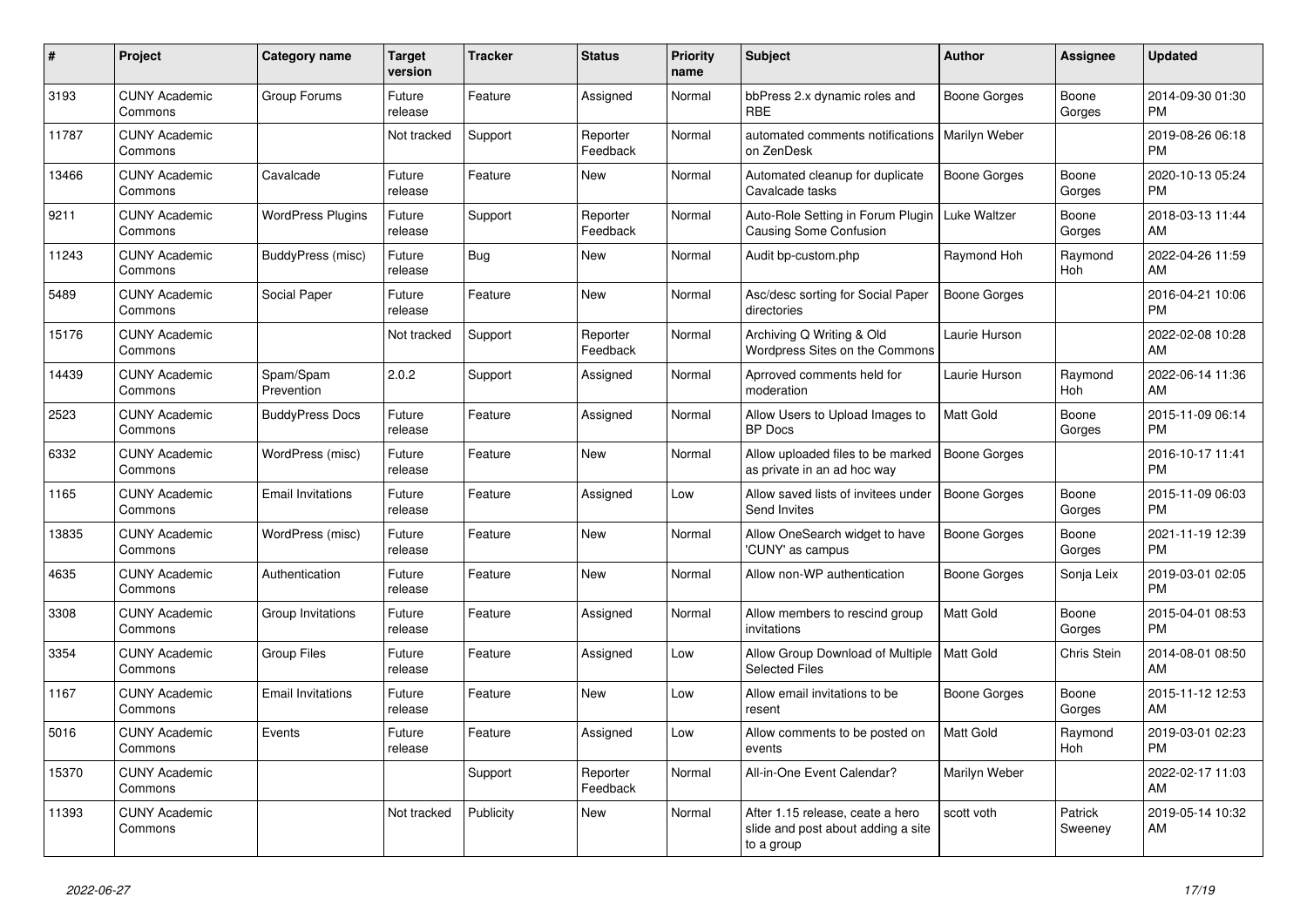| #     | Project                         | <b>Category name</b>     | <b>Target</b><br>version | <b>Tracker</b> | <b>Status</b>        | <b>Priority</b><br>name | <b>Subject</b>                                                                                  | <b>Author</b>           | <b>Assignee</b>     | <b>Updated</b>                |
|-------|---------------------------------|--------------------------|--------------------------|----------------|----------------------|-------------------------|-------------------------------------------------------------------------------------------------|-------------------------|---------------------|-------------------------------|
| 14504 | <b>CUNY Academic</b><br>Commons |                          | Not tracked              | Publicity      | Reporter<br>Feedback | Normal                  | Adding showcases to home page<br>menu                                                           | Laurie Hurson           | Boone<br>Gorges     | 2022-01-19 03:26<br>PМ        |
| 15613 | <b>CUNY Academic</b><br>Commons |                          | 2.0.2                    | Feature        | Reporter<br>Feedback | Normal                  | Adding "Passster" plugin                                                                        | Laurie Hurson           |                     | 2022-06-14 11:36<br>AM        |
| 2574  | <b>NYCDH Community</b><br>Site  |                          |                          | Feature        | Assigned             | Normal                  | Add Way to Upload Files to<br>Groups                                                            | Mark Newton             | Raymond<br>Hoh      | 2013-05-18 07:46<br><b>PM</b> |
| 554   | <b>CUNY Academic</b><br>Commons | BuddyPress (misc)        | Future<br>release        | Feature        | Assigned             | Normal                  | Add Trackback notifications to<br>site-wide activity feed                                       | Matt Gold               | Boone<br>Gorges     | 2015-11-09 06:19<br><b>PM</b> |
| 5199  | <b>CUNY Academic</b><br>Commons | Social Paper             | Future<br>release        | Feature        | New                  | Normal                  | add tables to the SP editor                                                                     | Marilyn Weber           |                     | 2016-10-24 11:27<br>AM        |
| 16290 | <b>CUNY Academic</b><br>Commons |                          |                          | Feature        | Reporter<br>Feedback | Normal                  | Add Table Of Contents Block<br>plug-in                                                          | Raffi<br>Khatchadourian |                     | 2022-06-24 10:26<br>AM        |
| 2223  | <b>CUNY Academic</b><br>Commons | <b>WordPress Plugins</b> | Future<br>release        | Feature        | Assigned             | Low                     | Add Participad to the CUNY<br><b>Academic Commons</b>                                           | Matt Gold               | Boone<br>Gorges     | 2014-09-17 10:03<br><b>PM</b> |
| 4226  | <b>CUNY Academic</b><br>Commons | <b>BuddyPress Docs</b>   | Future<br>release        | Design/UX      | New                  | Normal                  | Add option to connect a Doc with<br>a Group                                                     | Samantha Raddatz        | Samantha<br>Raddatz | 2015-09-09 04:08<br><b>PM</b> |
| 8675  | <b>CUNY Academic</b><br>Commons | <b>User Onboarding</b>   | Future<br>release        | Bug            | Reporter<br>Feedback | Low                     | Add new User search screen calls<br>for the input of email address but<br>doesn't work with one | Paul Hebert             | Boone<br>Gorges     | 2017-10-11 11:17<br>AM        |
| 4225  | <b>CUNY Academic</b><br>Commons | <b>DiRT</b> Integration  | Future<br>release        | Design/UX      | New                  | Normal                  | Add information to DIRT page (in<br>Create a Group)                                             | Samantha Raddatz        | Matt Gold           | 2015-06-26 03:14<br><b>PM</b> |
| 4222  | <b>CUNY Academic</b><br>Commons | User Experience          | Future<br>release        | Design/UX      | <b>New</b>           | Normal                  | Add information to 'Delete<br>Account' page                                                     | Samantha Raddatz        | scott voth          | 2015-06-26 11:35<br>AM        |
| 3220  | <b>CUNY Academic</b><br>Commons | <b>Public Portfolio</b>  | Future<br>release        | Feature        | Assigned             | Normal                  | Add indent/outdent option to<br>Formatting Buttons on Profile<br>Page                           | Matt Gold               | Boone<br>Gorges     | 2014-05-21 10:39<br><b>PM</b> |
| 2571  | <b>NYCDH Community</b><br>Site  |                          |                          | Feature        | Assigned             | Normal                  | Add Google custom search box to<br>homepage                                                     | Mark Newton             | Raymond<br>Hoh      | 2013-05-18 07:49<br><b>PM</b> |
| 2573  | <b>NYCDH Community</b><br>Site  |                          |                          | Feature        | Reporter<br>Feedback | Normal                  | Add dh_nyc twitter list feed to site                                                            | <b>Mark Newton</b>      | Matt Gold           | 2013-05-16 11:42<br><b>PM</b> |
| 11945 | <b>CUNY Academic</b><br>Commons | Reckoning                | Future<br>release        | Feature        | Reporter<br>Feedback | Normal                  | Add Comments bubble to<br>Reckoning views                                                       | <b>Boone Gorges</b>     | Boone<br>Gorges     | 2019-11-12 05:14<br><b>PM</b> |
| 3492  | <b>CUNY Academic</b><br>Commons | <b>WordPress Themes</b>  | Future<br>release        | Support        | Assigned             | Normal                  | Add CBOX theme to the<br>Commons                                                                | scott voth              | Raymond<br>Hoh      | 2014-10-08 05:55<br>PM        |
| 9835  | <b>CUNY Academic</b><br>Commons | Group Forums             | Future<br>release        | Bug            | Assigned             | Normal                  | add a "like" function?                                                                          | Marilyn Weber           | <b>Erik Trainer</b> | 2018-06-05 01:49<br><b>PM</b> |
| 5488  | <b>CUNY Academic</b><br>Commons | Social Paper             | Future<br>release        | <b>Bug</b>     | New                  | Normal                  | Add a "last edited by" field to<br>Social Paper group directories                               | <b>Boone Gorges</b>     |                     | 2016-04-21 10:05<br><b>PM</b> |
| 10226 | <b>CUNY Academic</b><br>Commons | Courses                  | Future<br>release        | Feature        | New                  | Normal                  | Add "My Courses" to drop down<br>list                                                           | scott voth              | Boone<br>Gorges     | 2021-11-19 12:42<br><b>PM</b> |